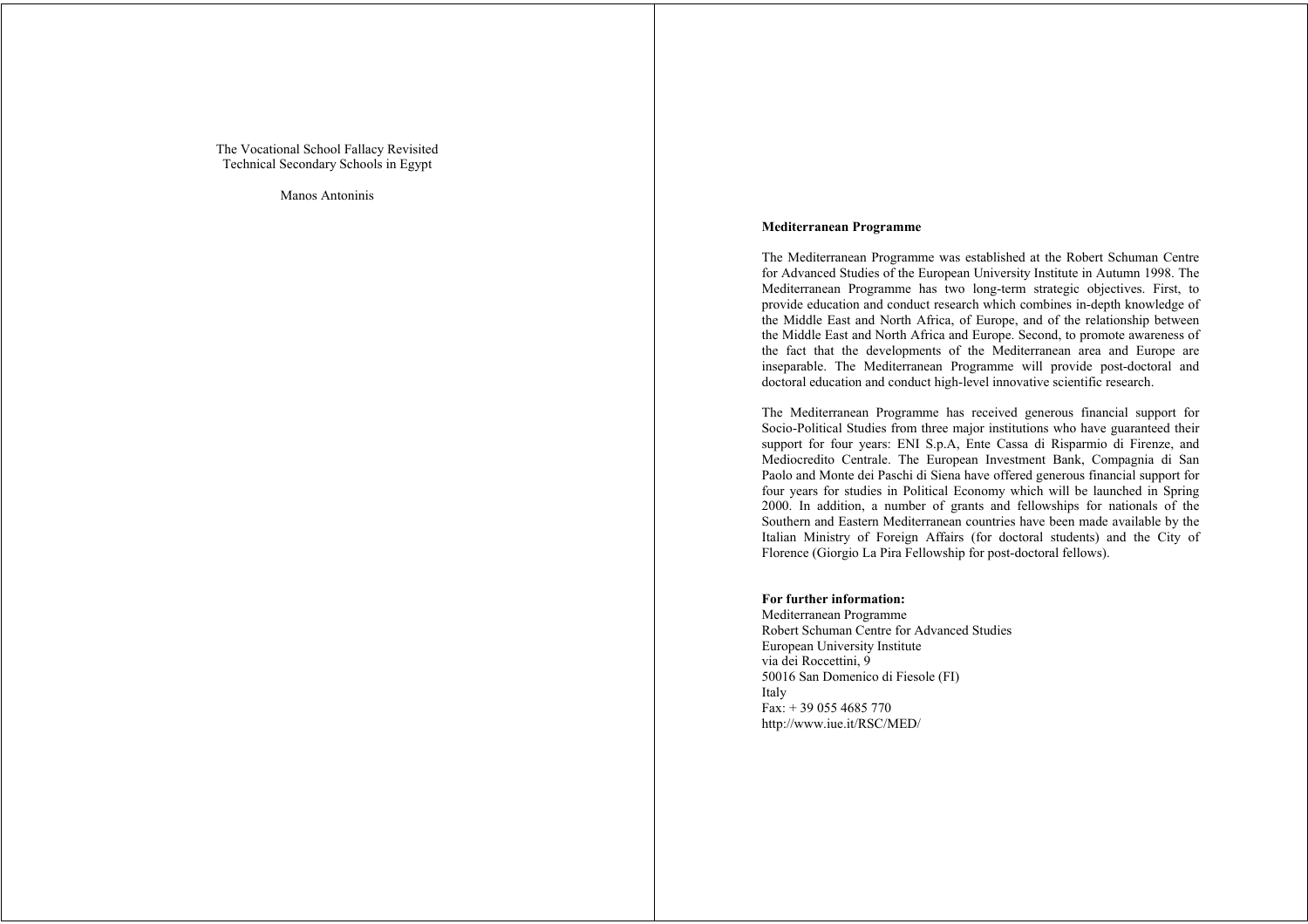#### **Abstract**

Egypt based its development aspirations, more than most countries in Africa and Asia, upon the expansion of an extensive system of technical schools. This policy was directly linked to the Nasser experiment of centrally planned industrialisation. However, despite the gradually increasing role of private sector participation in the economy over the past 25 years, in both its formal and informal versions, no effort was made to adjust the system to the needs of these employers. Similarly, despite the dwindling role of manufacturing and the fall in investment, no effort was made to limit the expansion of the system to a size that would guarantee the absorption of graduates by industry. Instead, enrolments increased at a faster pace throughout the 1980s and early 1990s.

This paper documents the growth of technical education in Egypt and argues that the particular pattern followed had little to do with a rational planning exercise and was not focused on how to provide young people with workplacerelevant skills. Instead it was related to haphazard efforts that would divert students aspiring for higher education. Today technical secondary school graduates are the group of the population hit most by the inadequacies of the education system, as attested by their high unemployment rates.

# **INTRODUCTION**

There has been intense interest recently amongst social scientists and historians in the development of industrial relations in Egypt since  $1952<sup>1</sup>$ . A unifying theme of several contributions in this field has been the search for underlying disputes between the state and labour organisations in what seemed to be a society set up along, what some researchers have called, corporatist lines. The process of rent division in a polity absorbed in patron-client relationships has been placed in the centre of such analyses. What has unfortunately been given secondary importance is that, for considerable periods of time, this bargaining was taking place over what actually was a shrinking pie. Domestic production activity, where the power struggle between labour and the state is supposed to be taking place, has only generated a fraction of the increases in income over the last half century<sup>2</sup>. It is thus necessary to shift the focus toward factors that have prevented the *creation* of real wealth in the Egyptian economy, a problem that is at least as important as its subsequent *allocation* between wages and profits.

Among the prominent explanations proposed has been the failure of the education system to come up to the requirements of economic growth. The pressure to cast the state in a modern disguise and the effects of this effort on Egyptian education have preoccupied observers of the Middle East, at least since Morroe Berger (1957) and Malcolm Kerr (1965) first pointed to the crucial gaps between aspirations and realities in Egyptian society. The mission of the educational system for the largest part of this century has been to assist the recruitment to public sector jobs. With the exception of the last decade, an education certificate has been serving as passport to the civil service throughout the twentieth century. At times when the vast majority of the population was illiterate, successive governments were setting the wrong priorities by accommodating private demand for higher and, especially, university education. The revolutionary regime established in 1952 did not attempt to change this situation ; in fact, it exacerbated the effect in 1963 when all qualified secondary school graduates were allowed to enter higher education institutions.

For comparative purposes, Figure 1 presents the educational achievements of selected countries at comparable levels of economic development to that of Egypt, in terms of their per capita income, which is reported next to the name of the country. Despite this similarity, the six countries had distinct patterns of educational development. Egypt has achieved close to universal primary education enrolment, thanks mainly to an active policy of infrastructure development in the 1990s. However, it has an unusually high secondary enrolment ratio matching only that of the Philippines and Sri Lanka. In both these countries, though, illiteracy is at less than 10% while in Egypt it is close to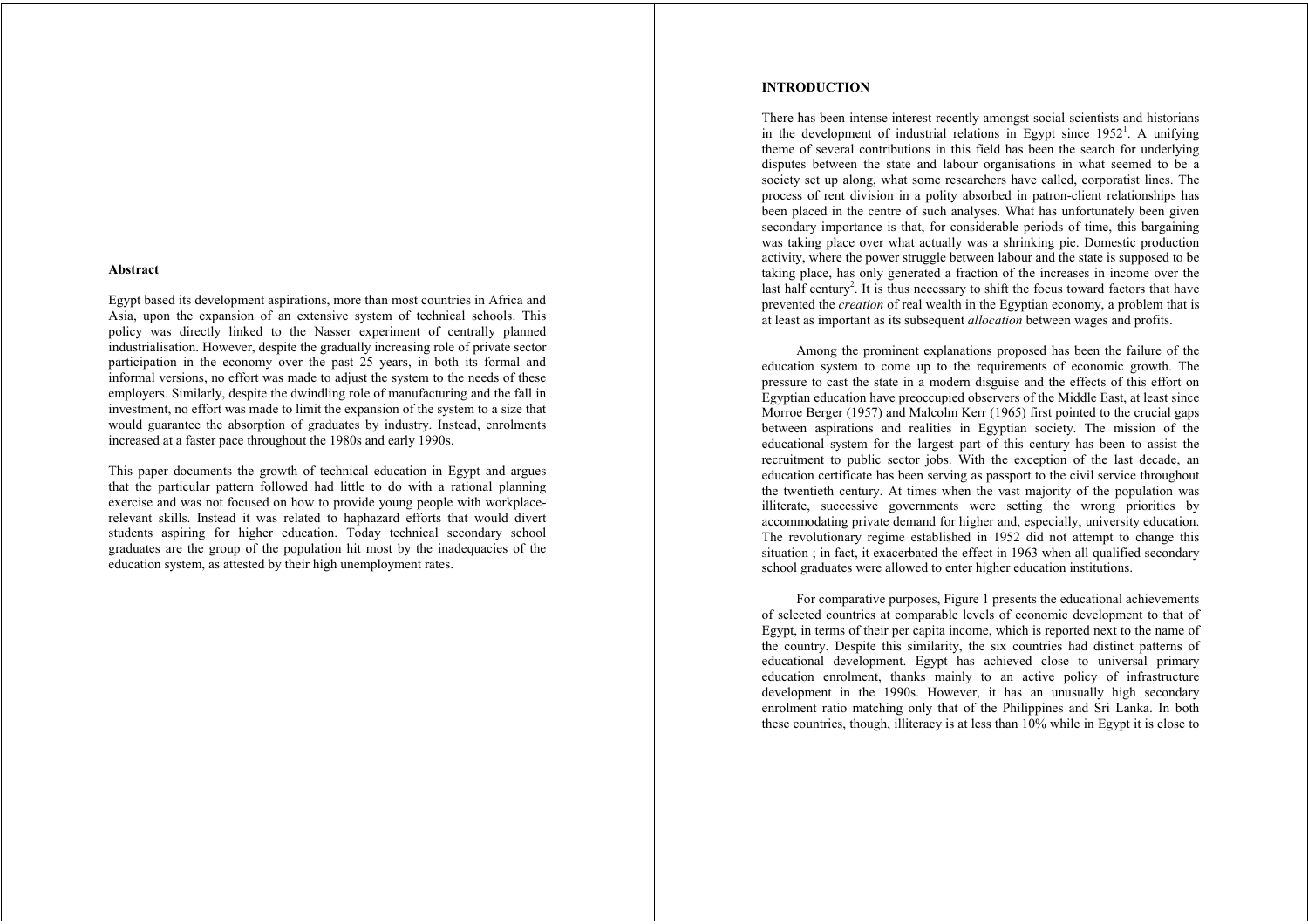50%. Figure 1 thus encapsulates the essence of the educational policy choice made in Egypt.





*Sources* World Bank, 1998 World Development Report (income data) ; United Nations Development Programme, 1999 Human Development Report (education data)

Such an orientation was bound to distort the educational process in the other levels of the system. Technical secondary education stands out as a prime victim of the sustained growth in university enrolments. For forty years, industrial, agricultural and commercial schools were being portrayed as the embodiment of modern Egypt's embracing of technological progress, when they were actually being used as the dam to regulate the stream of university aspiring secondary education students. Figure 2 shows the educational composition of the male population above the age of ten, according to the 1996 Census. One would expect to observe a pyramidal shape, with a large section of the population being uneducated or completing the basic education stage and fewer students making it to each successive level of the educational hierarchy. However, the upper secondary education level is disproportionately large. Note that it is practically made up exclusively of technical schools graduates, as most general secondary school graduates proceed in one way or another to the tertiary level. The large number of university graduates relative to those without educational qualifications is another striking feature.

**Figure 2 Distribution of male population above 10 years of age by educational level**



*Source* : Central Agency for Public Mobilisation and Statistics, 1996 Population Census

This paper argues that the expansion of the technical secondary education system in Egypt was not the outcome of a genuine attempt to raise the skill level in the economy. On the contrary, it was a side effect of public policies that did not attempt to deal directly with the explosive demand for higher education that they themselves had caused in the first place. As a result, technical education has inherited a long array of problems that reduce its effectiveness. Moreover, the system is built upon certain assumptions about how education and production are to be linked that have ceased to be valid for almost twenty-five years. Policy planners themselves have been aware of the system's inability to deliver its proclaimed goals from the very early stages of its development. Yet, they have until recently stressed their faith that technical schools would ultimately inject the necessary skills into the production sector and have never ceased proposing their expansion at the expense of the general secondary track.

The analysis proceeds in the following steps. First, the system and its phases of development are presented. Second, the empirical evidence on schooling quality is put together, with special emphasis on industrial schools. Third, the ideas that led to the particular policy design are reviewed and alternative explanations for its persistence are discussed. Fourth, the paper concludes with references to the economic realities and the policy responses in the 1990s.

**E** Secondary enrolment  $\Box$  Primary enrolment ■ Adult literacy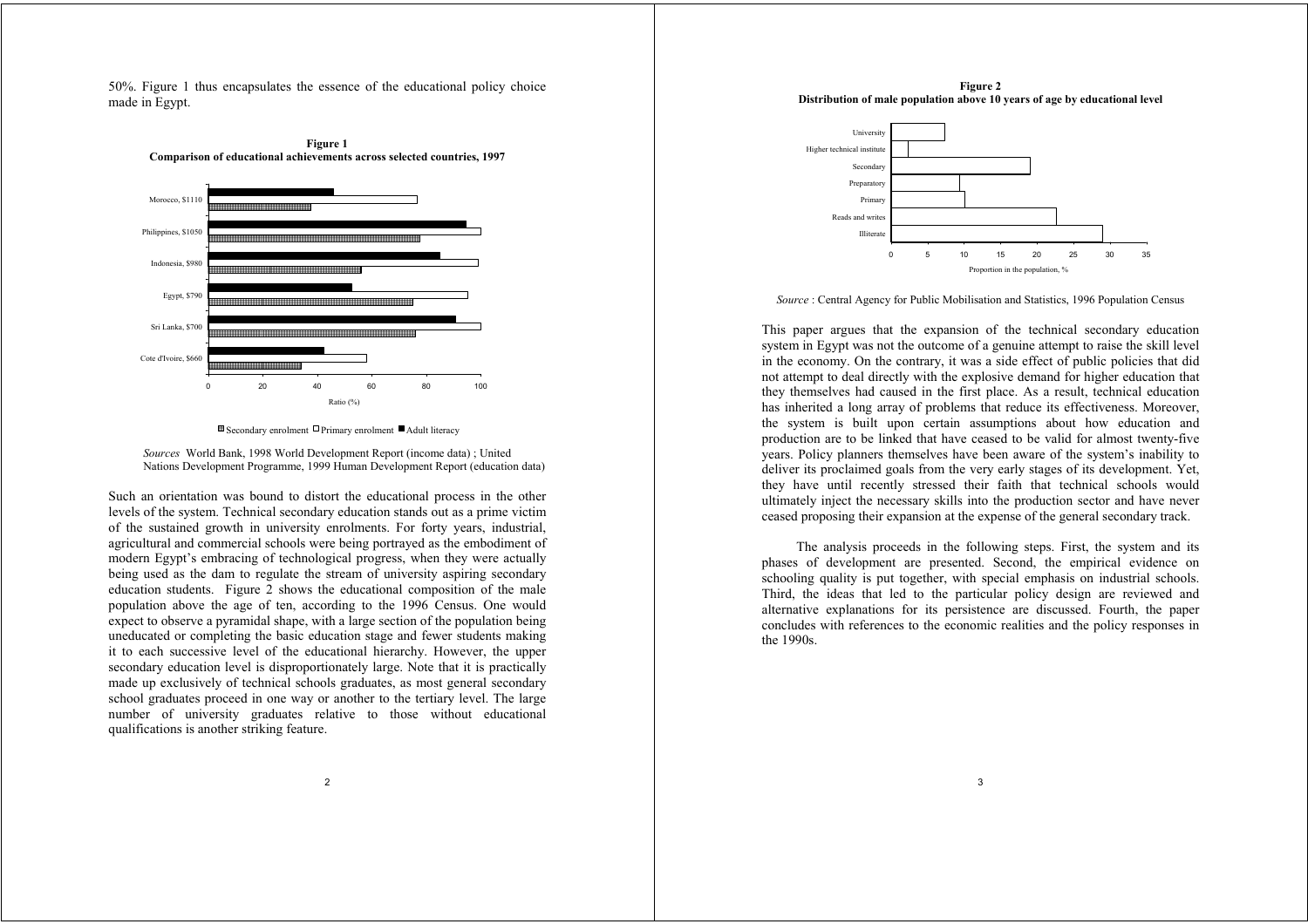## **THE EXPANSION OF TECHNICAL SECONDARY EDUCATION**

Technical secondary education has been assigned a central role in the expansion of the Egyptian schooling system. An observer of educational developments remarked in the mid-1970s that technical secondary schools were considered, aside from the literacy campaign, as "the most spectacular advance since the revolution" [Hyde (1978)] and this role was only to be strengthened in the period that followed. Expanding the number of technical secondary schools has been a constant policy objective of educational planners for at least the past twenty five years. Such a pattern of development is unique in the developing world for the sheer speed with which it has been established and the impressively high number of enrolments. According to the 1999 Human Development Report only twelve developing countries had a higher enrolment ratio at the technical secondary level in the early 1990s, eight of which were Latin American<sup>3</sup>.

A unified law for technical education was first approved in 1970, but the educational system took its comprehensive and integrated form with Law 139/1981. At the end of the eight-year compulsory cycle students participate in nationwide exams, according to whose results they are allocated to two different types of three-year secondary schools : high achievers enter general schools and low achievers enter technical schools. There is still somehow an element of choice but this usually works the other way round. Academically able but poorer students must accept technical schools as a solution of last resort either to enter part time employment (as the technical school imposes lower study time requirements) or simply because they cannot afford the cost of preparing for the university entry exams at the end of the general secondary cycle (which includes expensive private tuition fees for cram lessons)<sup>4</sup>. Technical schools belong to one of three types (industrial, agricultural or commercial) and come in threeand five-year versions (training skilled production labour and technicians respectively). The general secondary school is essentially the preparation ground for university studies and its curriculum is not structured along the needs of the student who might wish to terminate his studies at this level. On the contrary, technical school graduates are essentially barred from entering university, although they can enter higher technical institutes.

4

**Table 1 A summary of the structure of the Egyptian education system**

| <b>PRIMARY</b>   | Primary                                                      |                                                  |  |
|------------------|--------------------------------------------------------------|--------------------------------------------------|--|
|                  | (six years ; five years since 1987)                          |                                                  |  |
| <b>LOWER</b>     | <b>Preparatory</b>                                           |                                                  |  |
| <b>SECONDARY</b> | (three years ; compulsory after the 1981 educational reform) |                                                  |  |
| <b>UPPER</b>     | <b>General Secondary (3 years)</b>                           | <b>Technical Secondary (3 or 5 years)</b>        |  |
| <b>SECONDARY</b> |                                                              | Industrial, Agricultural or Commercial           |  |
| <b>TERTIARY</b>  | University (4-6 years)                                       | <b>Higher Technical Institute (2 or 5 years)</b> |  |
|                  | Higher Technical Institute (2 or 5 years)                    | Industrial or Commercial                         |  |

The 1981 reform marked a turn in the expansion and adjustment of enrolments across school types, reflecting the optimism of educational planners that technical schools were achieving their target. A special Ministry of Education policy paper ramifying the new legislation urged "that the ratio of admissions in this type of education exceeds 60% of the total number of students admitted into various types of secondary schools" [National Centre of Educational Research (1980), p.73]. Figure 3 compares the share of each of the four types of schools in total secondary education enrolments between 1960 and 1996. It shows a policy drive to increase the relative weight of industrial education enrolments, initially at the expense of commercial and, later, of general secondary schools.





*Source* : Ministry of Planning (1991) and World Bank (1996) ; the academic year 1981/82 is marked black

Figure 4 depicts the annual enrolment growth rate in industrial and general secondary schools over the past forty years, during which two phases can be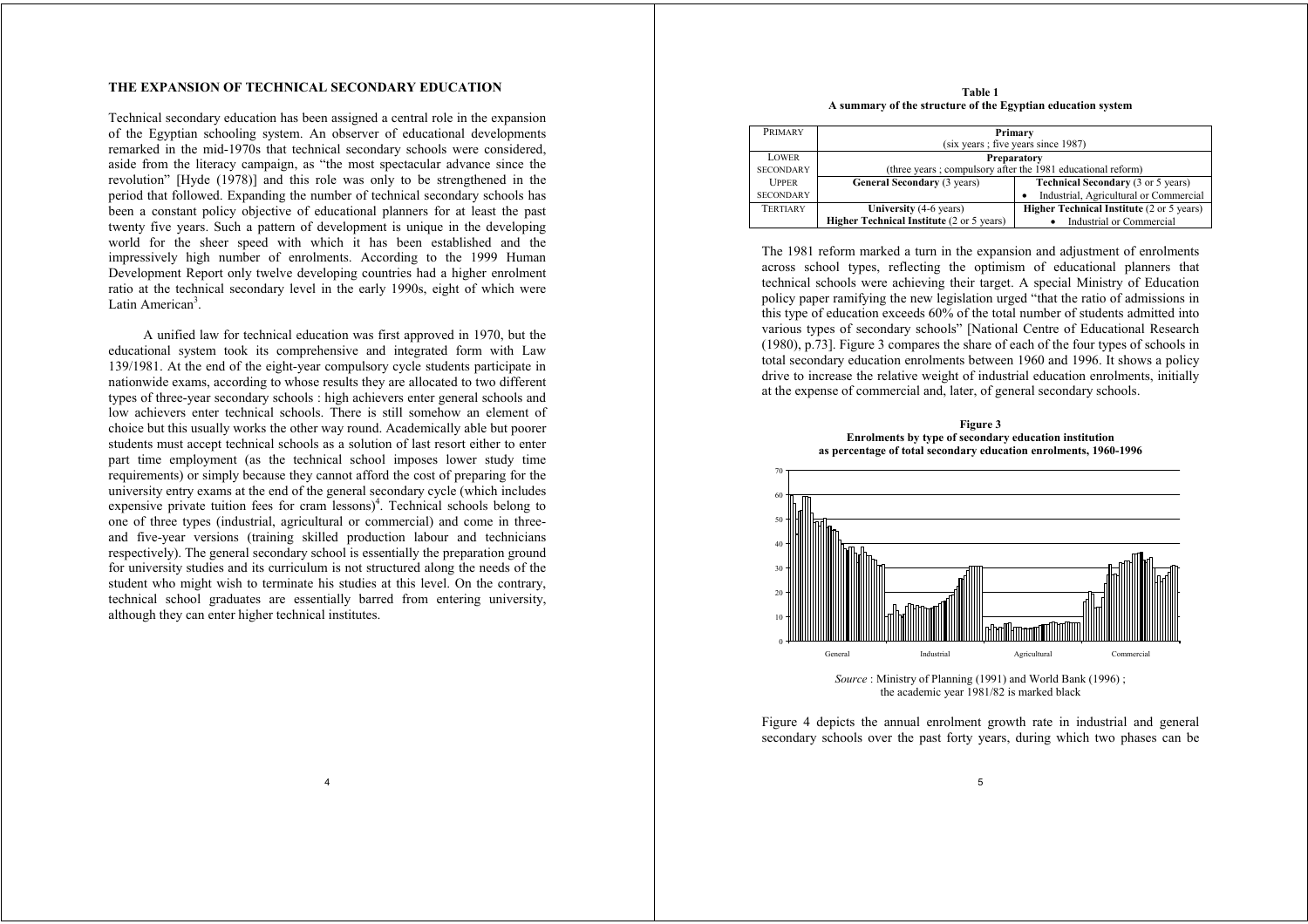distinguished. First, the period of the massive expansion of the education system in general during the 1960s. Second, the period which started in the late 1970s, and was consolidated in the 1981 reform, which gave priority to the expansion of industrial over general secondary schools. The expansion of technical school capacity was met with high enrolment rates primarily because of the extension of the government policy guaranteeing public sector employment, initially reserved only for tertiary education graduates, to technical secondary school graduates in the  $1960s<sup>5</sup>$ .

**Figure 4 Secondary schools enrolment growth rate, 1961-1995**





Today almost 200,000 students graduate from industrial schools each year. To that number one must add at least another 50,000 from a variety of other institutions offering some sort of formal industrial training  $\mathbf{e}$ . This number contrasts sharply with the amount of people currently employed in manufacturing and construction activities, which would be the most plausible employers for these graduates. These activities employ about a quarter of the total labour force, in other words just above 2.5 million people and the fast pace with which schools churn out presumably skilled manual workers is not reflected in any transformation of the production structure to this direction.

## **ASSESSING THE QUALITY OF TECHNICAL EDUCATION**

It is questionable whether the technical education system was prepared to receive such a surge of enrolments in the 1980s. In order to document the widely perceived decline of instruction quality recourse is sought to three sources of information. First, evidence from official educational statistics is collated to provide a crude picture of qualitative developments, focusing on expenditure per pupil and teacher-student ratios. Second, studies of the educational system published by Egyptian and foreign researchers are reviewed. Third, official statistics and studies of the labour market are consulted to give an all-round view of the employment problem facing technical school graduates.

## **Educational statistics**

Information on the cost of technical education is not available on a systematic basis, as it is not itemised in the Ministry of Education budget. Whenever estimates have appeared this has happened under the pressure to produce a report for an international organisation, but even then such information is usually limited to current, and not investment, spending. Figure 5 combines data on average cost per student from three such sources. These suggest a fall in the average cost differential between technical and general secondary education in the late 1980s. That may imply falling standards in technical education, as industrial schools are by default more expensive to run [UNESCO (1984)].





*Sources* : World Bank (1978), Ministry of Education (1990) and al-Ghannam (1993)

A more illuminating indicator may be the composition of current spending (teacher salaries versus maintenance or materials costs). Although there is no specialised information on the technical secondary level in Egypt, the World Bank (1991, Annex J) documented the rapid decline of non-salary related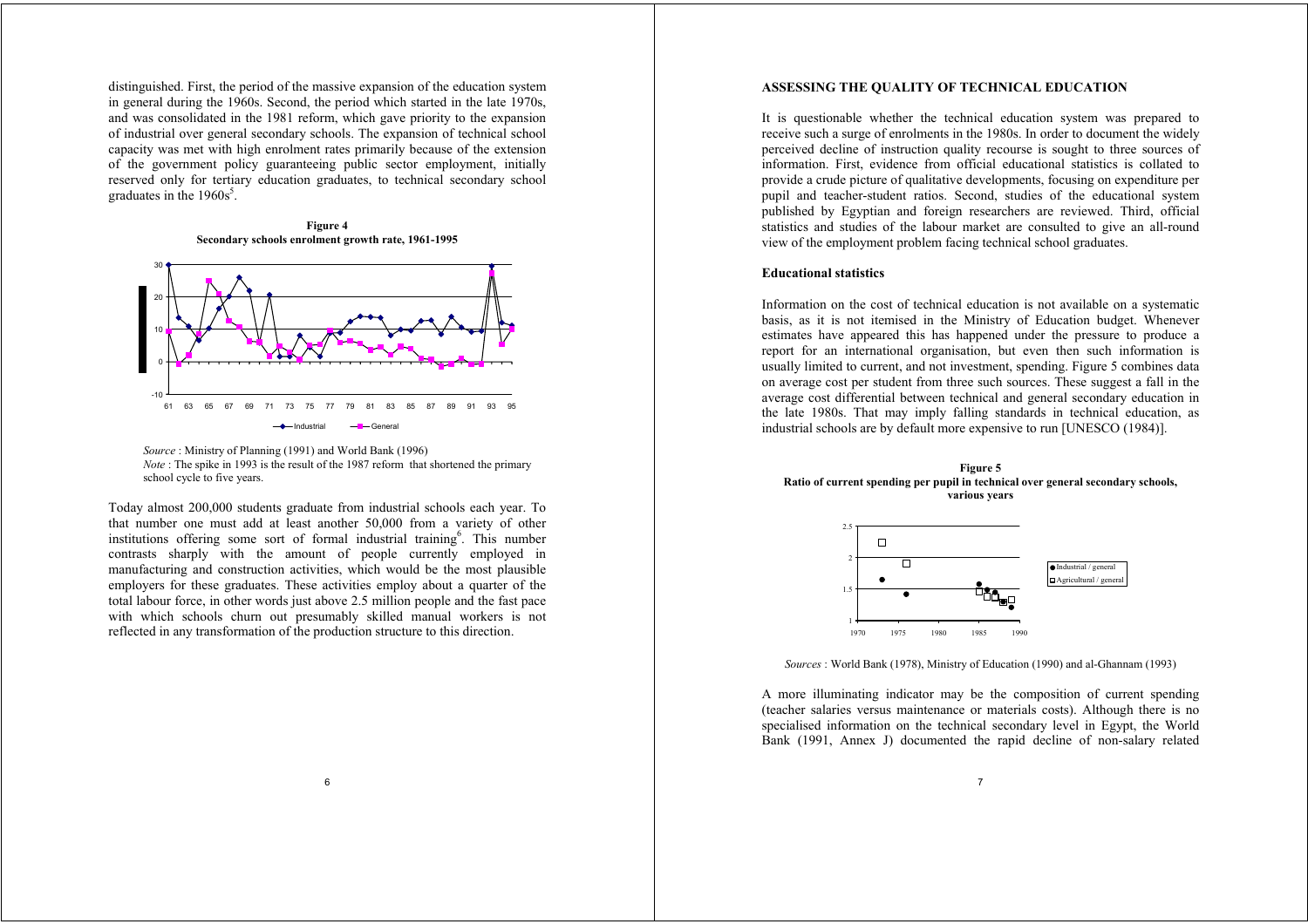current expenditure at both the primary and secondary level. Between 1980 and 1989 such spending fell by 75% to less than \$2 per pupil.

Information on the students per teacher ratio in each of the three types of schools in the two main metropolitan areas is available from the Ministry of Planning (1991) and the Ministry of Education (1997). These show a rapid increase in the mid-1980s when the Egyptian government embarked on its educational reform programme<sup>7</sup>. Such figures should be treated with caution though, as sometimes they do not conform with expected patterns. For example, they don't reveal any similar increase of the student-teacher ratio between 1975 and 1981, when migration of teachers and instructors to Arab countries is widely thought to have caused an acute shortage [Hansen and Radwan (1982)]. Moreover they do not represent real trends in the status of teachers. The improvement of the ratio in the late 1980s hides the fact that the level of commitment of technical education teachers was low, primarily due to salary erosion under mounting public debt. Above all, they tell nothing about the quality of their training, as the vast majority has never been exposed to practical workshop experience.





*Sources* : Ministry of Planning (1991) and Ministry of Education (1997)

#### **Studies of the educational system**

Apart from quantitative indicators, substantive evidence is provided by qualitative descriptions of the system. Studies by Egyptian researchers are scant and characterised by a lack of awareness of the economic relationship linking skill acquisition with the wage determination process. However, they do share a common belief that technical education is in urgent need of reform. Al-Bahwash (1993, p.201) argues that the majority of graduates of industrial and agricultural

schools are unable to participate in the production process and that in its current form this type of education "cannot become a tool for development and progress, instead being nothing more than a waste of time and effort for those who expend it". A constant preoccupation of the Egyptian academics is the dualism of the educational system and the inconsistency of aspiring for sustainable industrial development, while not entrusting it to the best students [Morsi and al-Nouri (1977), Said (1982)]. Metwali (1989) stresses that the weakest point is the almost complete absence of interface between firms and schools : how can the aim of training students to become employable be achieved, if employers have no saying in the curriculum content ? In the absence of feedback, several specialisations were being overly expanded at the same time that shortages were reported in others, as indicated by data on applicants in the civil service employment list compared across specialisations [al-Qusi (1986)]. Graduates in superfluous specialisations were routinely appointed to irrelevant posts, which weakened further the link between education and employment [al-Ghannam (1985)].

Foreign donors and international agencies have also undertaken evaluation studies. However, in the absence of a comprehensive information system, these are not thorough, but are limited to the level of mission observations and experts' remarks. In a large-scale review of technical and vocational education and training policies around the world [Middleton et al. (1993)] every single one of the six references to the Egyptian system represents the example to be avoided. The public sector employment guarantee, the compression of the government pay scale, the expansion of the university system, the restrictive labour legislation, the fragmentation of authority in training provision, the low remuneration of teachers, are all mentioned as signs of inefficiency. Within the framework of the World Bank's regional reviews of alternative modes of vocational training and technical education covering the Middle East and North Africa [ITS (1985a,b), World Bank (1986)], the shortage of adequately trained teachers and, in particular, the fact that workshop instructors have never exercised their practical skills in an industrial environment as production or maintenance workers, is singled out as the most serious problem<sup>8</sup>.

The study also had a tracer component covering 250 graduates from the period 1977-1982. The administrative determination of appointments and wages was out of line with the shortages of skilled labour caused by the then massive external migration to the oil-rich countries. Indeed, one fifth of those included in the list of graduates were abroad at the time of the survey. About a third of the contacted graduates were self-employed in family businesses, a factor that has been side-stepped by technical education policy makers whose courses and specialisations were planned to match the needs of public sector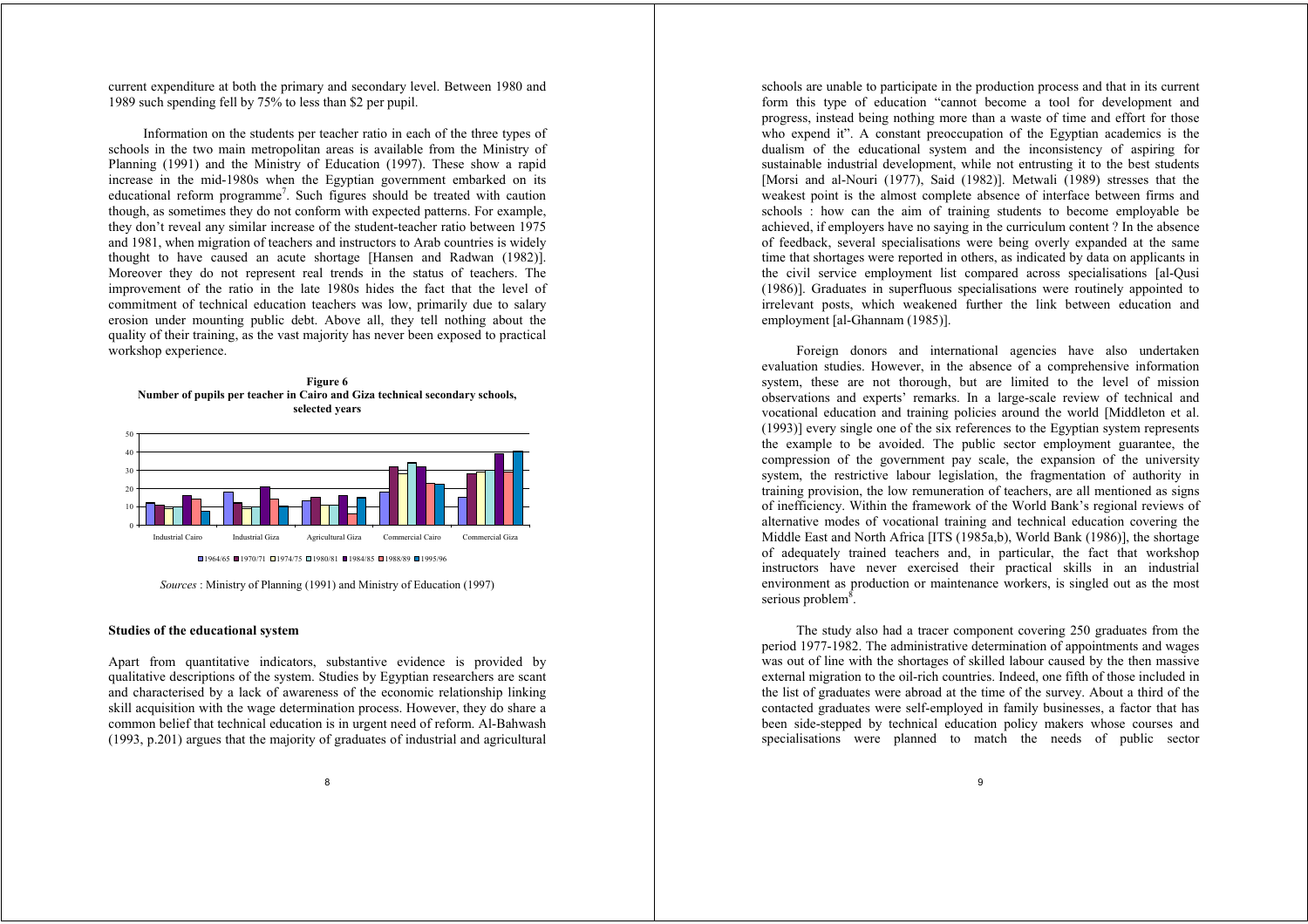industrialisation. The training needs of the informal sector, and especially the fact that employment opportunities are distributed along family lines, are labour market elements that have been entirely ignored in the conception of the system.

Extensive discussions with recent graduates suggest some crucial features of educational practice. Workshop experience has been very low over the last fifteen years in technical secondary schools, as a result of both the hastiness in preparing instructors (and hence their inability to meet quality standards) and the increasing class sizes. This stripped the technical school of its applied character and led to its discredit<sup>9</sup>. Recruitment criteria at *intermediate* skill levels are no longer based on educational attainment ; instead, skill mastery is verified after long probation periods, often in breach of labour legislation. The young skilled worker is employable if he can show familiarity with the workshop environment, which can mainly be acquired during adolescent part-time employment rather than in school itself. This phenomenon of substituting less educated but more experienced workers for graduates of vocational schools is also mentioned by Dessouqi (1992) and represents the opposite form of the familiar model of the labour market, where employers hire preferentially more educated workers. In fact, this tendency is still observed at *above intermediate* skill levels where industrial secondary school graduates are also unable to obtain technicians' jobs. Langeoire (1984) suggested that university graduates, whose employment opportunities are exhausted, filter down to the immediately lower step in the job hierarchy. Industrial secondary school graduates are squeezed from both sides in the labour market.

Since the middle of the 1980s adverse economic conditions, such as the reverse oil shock and the repatriation of a large part of immigrants, precipitated the collapse of the public budget. This meant both lower spending for technical education and lower level of investment in public enterprises, which also implies a lower intensity of training. Moreover, the centralised appointments scheme also collapsed at the same time, so that the government ceased serving as the employer of last resort<sup>10</sup>. As such an important source of jobs could no longer be tapped, it becomes interesting to see labour market developments in the 1990s.

## **Labour market repercussions**

Population and labour market statistics in Egypt are plagued with serious problems [Issawy (1983, pp.1-4), Anker and Anker (1988), World Bank (1991, pp.101-102)] $<sup>11</sup>$ . These problems of labour statistics, which are based on the</sup> sampling frames of the Central Agency for Public Mobilisation and Statistics, have been exacerbated in recent years as the state statistical authority is not prepared to deal with the emerging private sector [Weiss and Wurzel (1998)]. However, all available evidence on unemployment, despite significant

divergence across surveys with respect to the precise figures, agree that unemployment has two specific structural aspects : it is concentrated upon those with no labour market experience and those with secondary education certificates<sup>12</sup>. Figure 7 decomposes the unemployment rate in age and education groups in 1995 according to the Labour Force Sample Survey<sup>13</sup>.

Although the former aspect may not be entirely surprising, given that in a labour force with such high proportion of young workers, the natural unemployment rate will be higher [Pissarides (1993)], the educational composition of the unemployed is more of a concern. Male secondary education graduates make up about one fourth of the labour force but three quarters of the unemployed stock. Similarly, female secondary education graduates constitute up to a third of the labour force but four fifths of the unemployed stock $14$ .



*Source* : Central Agency for Public Mobilisation and Statistics, Labour Force Sample Survey

With respect to wage statistics, the absence of detailed or reliable survey data on wage trends is unfortunate<sup>15</sup>. The single official source, the annual Employment, Wages and Hours of Work survey, covers only public sector and formal private sector enterprises<sup>16</sup> and, most importantly for our purposes, provides no breakdown of employees according to their educational qualifications. Without such information it is impossible to assess changes in demand for graduates of different educational levels.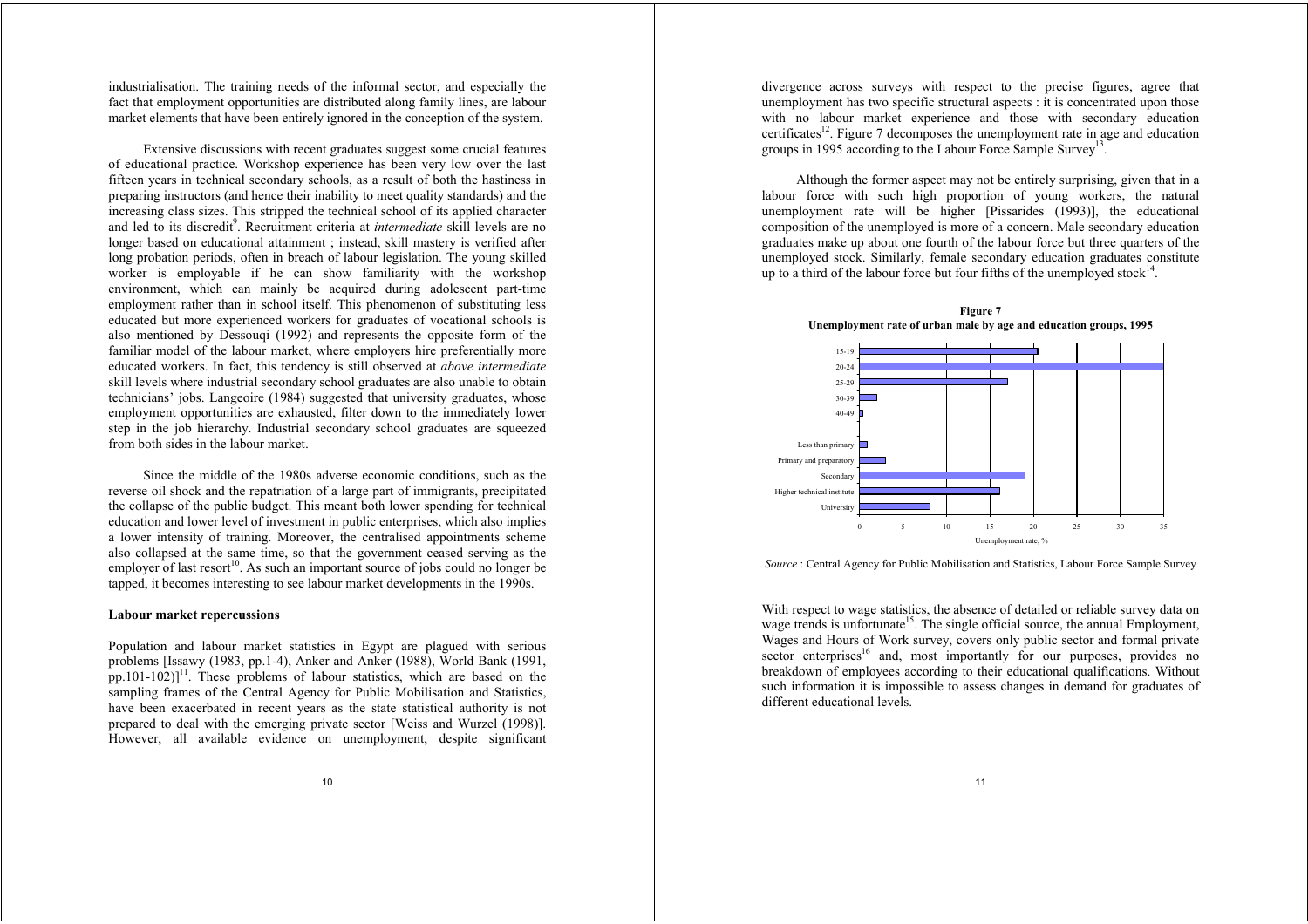The only exception in recent years is a special round of the Labour Force Sample Survey in 1988, financed by the ILO, which collected earnings information<sup>17</sup>. Several papers were based on these data, which somehow managed to find their way to researchers despite the fact that they were never officially released<sup>18</sup>, the most characteristic example being the work of Assaad (1997) on the role of the public sector pay and employment policy on the labour market. Bartsch (1995) suggested that private returns to primary and secondary education are extremely low or even negative, if we were to disregard the migration opportunities. Wahba (1996) found that secondary education graduates were earning less than preparatory school graduates in urban and rural Lower Egypt. While doubts exist about the reliability of the earnings module of even this meticulous survey<sup>19</sup>, the same surprising result was observed by Adams (1991, Appendix) in three villages in Upper Egypt. He argued that, even if this were to be attributed to negative selectivity, as the most able men among the educated had migrated, the result was so paradoxical as to call for further research into the effect of education on incomes.

To sum up, it has been argued that the government decision to expand technical and, in particular, industrial secondary education enrolments with the 1981 reform was miscalculated. It has resulted in the decline of the instruction standards of an already fragile system and the deterioration of its output, as evidenced by the increasing unemployment problem faced by graduates. In the following sections, it will be attempted to answer the question why Egyptian educational policy has placed such confidence in the ability of technical schools to transform students into skilled workers, despite clear signs that the system would not be able to cope with the challenges such an expansion was posing.

# **THE GAP BETWEEN THE PHILOSOPHY OF TECHNICAL EDUCATION AND ITS PRACTICAL IMPLEMENTATION**

Hansen and Radwan (1982, p.269), reviewing education and training in Egypt of the late 1970s, remarked that "no society can today afford to waste its scarce resources on a system which is unable to achieve its objectives". Why have educational policy planners shown such tolerance over the deteriorating conditions in technical education ? In very few countries is the one extreme of the choice spectrum between educational quantity and quality as vividly represented, as in the case of Egypt. The policy guideline followed throughout the 1980s was to allocate 70% of students enrolled in upper secondary education to technical schools, this being perceived as the remedy to an increasing mismatch problem between education and employment. However, as it will be made clear, the choice was not based upon any study of labour market needs that the system had to adapt to. While the framework was set up on the basis of

ideological reasons, its persistent expansion was determined by the forceful influence of institutional memory and demographic pressures, rather than any rational response to socioeconomic planning. In the following paragraphs the attraction of the idea of formal technical education to Egyptian policy makers will be presented along with evidence on its appeal even in times of economic liberalisation.

## **Modernisation and national development**

As just about everywhere in the Arab world, Egyptian educational policy has had a deep-rooted belief in the ability of technical schools to provide the required development impetus. The ideological current which came to dominate the revolution of 1952 would look back to "the era of exploitation, colonisation and corruption" and point to the colonial administration and the representatives of the *ancien regime*, including private entrepreneurs, as those to blame for holding back the pace with which sciences were entering the educational system and training was becoming an ingredient of employment relationships $2^{20}$ .

It was therefore not surprising that governments imbued with the Free Officers ideas for national emancipation would place technical education at the centre of their educational reform. That trend became more firmly entrenched as the economic strategy moved increasingly toward central planning and in particular after 1961, when the mass scale nationalisation of manufacturing industry took place. The National Charter of 1962 expressed the Egyptian intellectuals' wish that the society adopted a scientific outlook on life to achieve revolution aims and that it did away with apparently old fashioned practices that abhorred planning activities [Ayubi (1991, Chapter 7)]. "Revolutionary action should be scientific. The revolution is not an action to wipe out the ruins of the past but rather to build up the future. If the revolution were to relinquish science it would become a mere emotional outburst enabling the nation to let off steam, but it would not change its state. Science is the true weapon of the revolutionary will. Here emerges the great role to be undertaken by the universities and educational centres on various levels. The people are the leaders of the revolution. Science is the weapon with which revolutionary triumph can be achieved. Science alone can guarantee that trial and error in the national action would lead to a development with guaranteed consequences"<sup>21</sup>.

However, the early steps in establishing vocational education programmes were perceived to be marred by an unfavourable public attitude toward this educational track. Several contemporary sources seem to imply that such reluctance to enrol in technical schools was unreasonable [al-Ghannam (1971) is an example]. Well into the 1980s, planners continued to believe that the lack of compliance of the student population with the idea that technical education is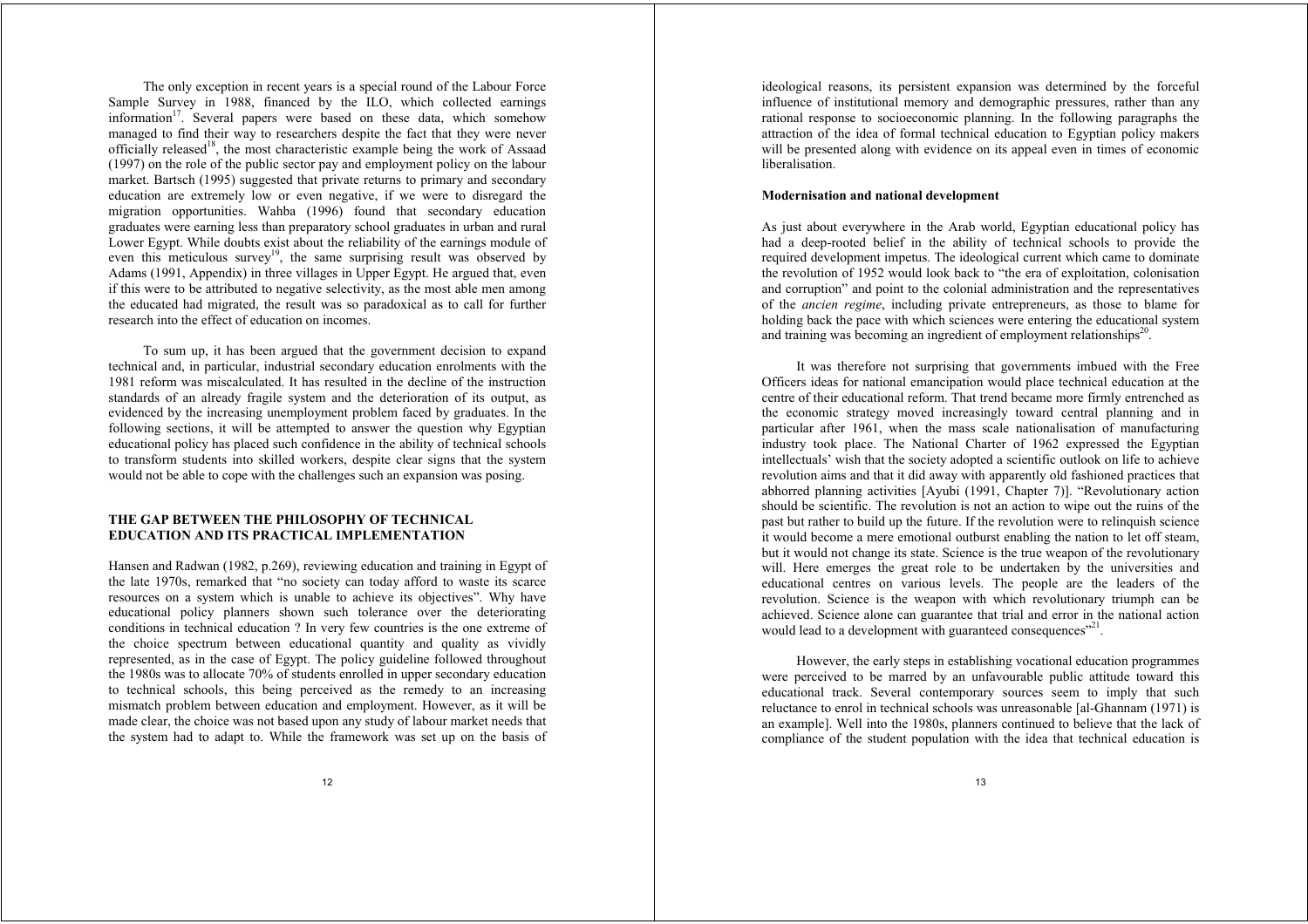beneficial for the country was one of the most serious problems facing the consolidation of these projects. The National Council of Experts (1990, p.79), for example, was suggesting as a solution to this problem in the mid-1970s to incorporate technical and vocational subjects in preparatory education, "as an attraction to raise the interest of the student and kindle desire for this type of education"<sup>22</sup>.

Believing that attitudes can change without changing the incentive structure amounts to little else than illusion. The international debate over the ability of technical schools to transmit developmental skills had already from the mid-1960s cast serious doubt on the technical schools' monopoly over these functions. On the one hand, Foster (1965) had argued in a seminal paper that reforms injecting vocational elements in otherwise academic curricula are inadequate tools to shift the preferences of graduates, which are actually shaped by perceptions of students and their parents on future economic returns. On the other hand, in a string of literature epitomised by Blaug (1973), it is argued that the high degree of substitutability in skill acquisition, especially in developing countries, runs contrary to the popularity of technical education projects to both governments and agencies. Studies on the private returns to education have failed to give any conclusive evidence in favour of technical schools and research has most often sided with the view that general secondary education imparts equally important skills, without imposing as heavy a burden on the public budget $^{23}$ .

The vocational school fallacy committed by Egyptian governments has another, more important side. As argued above, a major force driving the development of technical education was the turn of the economic policy toward centralised planning and industrialisation. In such a framework, educational plans have to supplant investment plans in order to avoid bottlenecks that could disrupt projected production paths. Manpower planning projects the needs in skilled labour that will be required during the implementation of the economic plan and is based on assumptions about the precise proportions in which to combine the factors of production to yield given amounts of output. Filling the elements of a matrix of economic activities and their occupational structure, on the basis of the most recent census, is the first stage. The socioeconomic plan then specifies how fast the output will grow and what its distribution will be among economic activities by the end of the period under question. This output mix is translated in skilled labour needs on the assumption that the activityoccupation matrix of the base year remains relatively constant for a reasonable length of planning horizon. Further rigid formulas are then necessary to translate the needs for levels of skills into demands for the educational system<sup>24</sup>.

An objection that can be raised against this mechanism is the multiplicity of combinations that can result in the same output. This makes it safer to leave the relative scarcities of production factors guide the direction of educational development and the skill intensity of production. Rather than administer centralised plans for the training of technicians with instruction on narrowly defined trades, it is more effective for governments to provide general training and an economic environment that will urge firms not to neglect investment in the productive capability of their workers. However, in the 1960s the appeal of central planning was understandable as it was backed by the, then perceived as, successful transformation of agrarian societies in Eastern Europe into modern industrialised states. In any case, in the absence of certainty about the optimal plan, an easy and palatable alternative would always be to complement plan estimates with estimates based on the past experience of currently advanced nations in an attempt to replicate their skill development paths. However, in none of these forms were manpower planning techniques applied in Egypt with any consistency or accuracy.

For the first ten years after the revolution, educational policy was lacking a reliable guide for decision making, mainly as a result of the lack of coordination between labour force surveys and the planning exercise<sup>25</sup>. The first integrated planning effort for the needs of the first five year plan 1960/61- 1964/65 was initiated in July 1961 and completed in December 1962 with a planning horizon up to 1975 (with the assumption that the GNP would grow at a rate of 7.2% per year during this period). It was organised by the Ministry of Education and the Institute of National Planning and according to Saleh (1985, p.175) it can be considered as the only forecast ever to have been carried out "seriously and on a sound basis". Apart from the above described stages, it also incorporated managers' opinions about their potential future needs. Table 2 shows the needs identified in the engineering sub-sector for the years 1964- 1980, distinguishing between three levels of skill.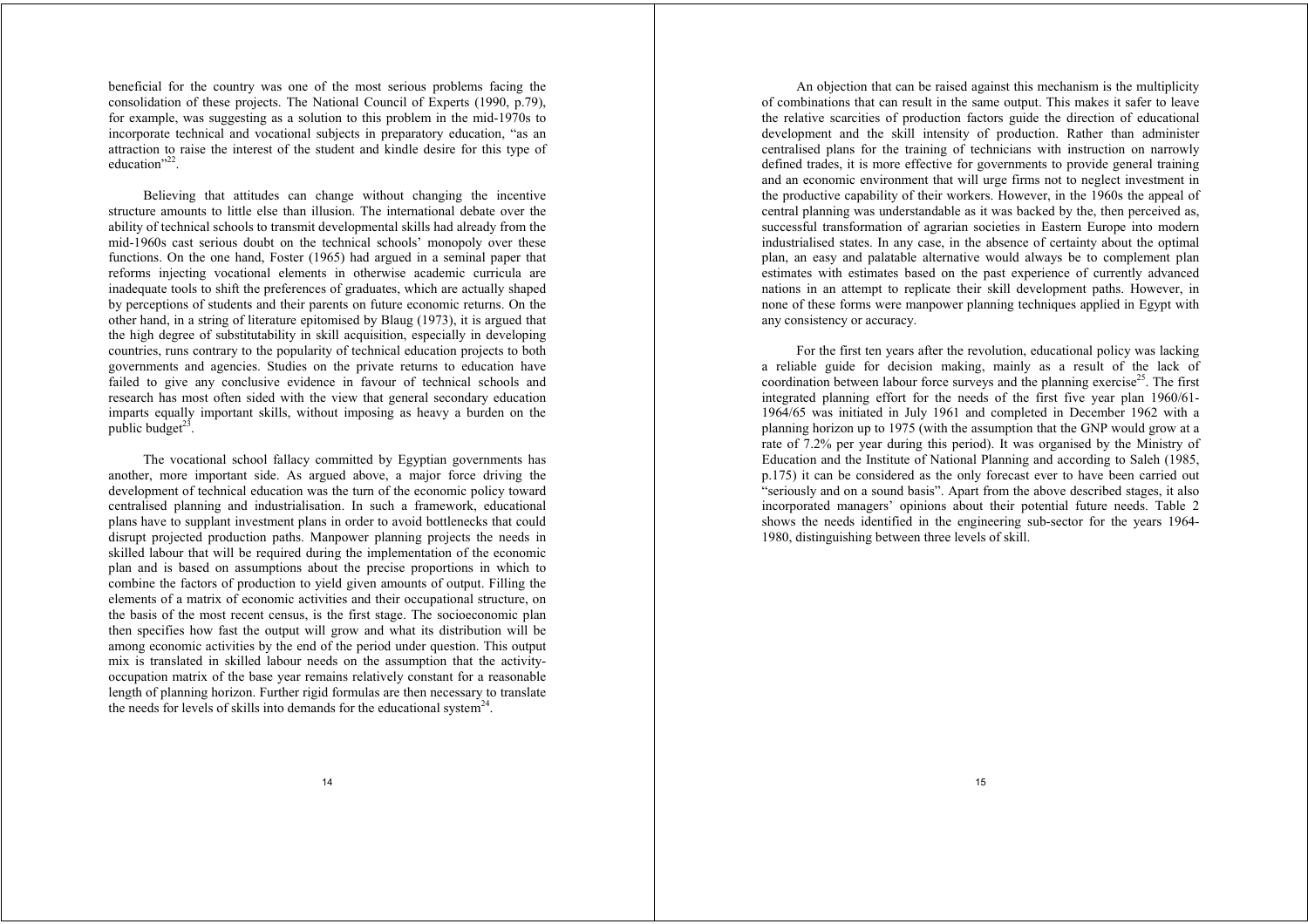|                                                                          | Table 2 |  |
|--------------------------------------------------------------------------|---------|--|
| Needs of engineering sub-sectors according to the 1962 manpower forecast |         |  |

|                      | Numbers needed |             |                |
|----------------------|----------------|-------------|----------------|
|                      | Engineers      | Technicians | Skilled labour |
| Textiles             | 1000           | 7500        | 7500           |
| Chemical             | 3400           | 10200       | 78000          |
| Construction         | 14900          | 44600       | 535200         |
| Mining and petroleum | 1200           | 2400        | 4800           |
| Electrical           | 8000           | 40000       | 80000          |
| Metal                | 4500           | 13300       | 201300         |
| Transport            | 3000           | 7500        | 30000          |
| Education            | 6200           | 4000        | 4000           |
| Total demand         | 42200          | 129500      | 940000         |
| Annual demand        | 2650           | 8100        | 59300          |

*Source* : Saleh (1985, p.176)

The distinction in three levels constitutes a crucial aspect of the politics behind this planning exercise and the fate of the particular forecast, masterfully described by Moore (1980, Chapter  $4$ )<sup>26</sup>. Higher technical institutes, which were set up in 1955 to produce technicians, had failed in their aim. As a result, technicians were the type of skill mostly needed and planning-oriented politicians who had participated in the 1962 manpower forecasts were keen on replacing them with shorter and more intensive courses to deal with the shortage. However such a downscaling contravened the ambitions of the then incumbent Minister of Higher Education, who viewed the strengthening of these Institutes as a political survival tool and sabotaged the implementation of the recommendations (which in any case had not been officially adopted as national policy). In the event the Minister was deprived of his post for reasons irrelevant with his policies on the subject and the original projections were still the object of debate three years later. In 1965 a special inter-ministerial committee was formed whose recommendation was to limit the proportion of preparatory school graduates joining general secondary schools to 20% [Inter-Ministerial Committee (1966, pp.17-18)], a policy that was never adopted. Ironically, the policy of artificially raising the higher technical institutes to university faculty standards on paper finally succeeded in 1968 when their degrees were rendered equivalent, as part of an effort to control student protests in the aftermath of the Six Day War.

As a final word, it is quite indicative of the intentions and the capability of Egyptian policy makers to make decisions and then translate them into actual policy that this single study, which determined the necessary supply at about 8100 technicians and 59300 skilled workers on an annual basis, was still being quoted fifteen years later as the rationale behind educational expansion, even though this projection was only meant to be valid until 1980 and while more than a million workers had already migrated to the OPEC countries [National Centre of Educational Research  $(1980)$ , p.9]<sup>27</sup>. Saleh (1985) reports that the 1962 manpower projection eventually overestimated the total labour force in 1976 by 12% (according to the Census results) as a result of this migration flow. Moreover, the wars with Israel were to be blamed for further deviations from the projected output mix : compared to the initial estimate, the need for skilled labour was underestimated in the construction and utilities sectors (as it did not take into account the reconstruction requirements) and it overestimated the needs in manufacturing, as the military involvement had squeezed investment in productive capacity. It should be remembered that the output target was woefully missed as GNP stagnated throughout the period, instead of doubling within ten years.

The possibility of manpower planning was re-assessed upon the beginning of cooperation between the Egyptian government and the United States Agency for International Development in the late 1970s. Among the first things that the local mission realised in its effort to increase its "scant knowledge of Egypt's economic problems" [Weinbaum (1985)] was the absence of a manpower information base upon which to base comparisons across alternatives [Salt (1977)]. However, shortages at particular industrial specialisations were acute in such areas as equipment maintenance and electrical networks [USAID (1978), pp.141-143] and this necessitated the resumption of forecasting, even though the conditions were far from ideal. Ignorance prevailed with respect to the volume of migration, the socioeconomic plan was not being implemented and the 1976 Census results had not been published. The results, which are summarised in Table 3, urged for an expansion of industrial and agricultural schools and higher technical institutes.

| Table 3                                                                       |  |  |  |  |
|-------------------------------------------------------------------------------|--|--|--|--|
| Comparison of skill supply and demand according to the 1979 manpower forecast |  |  |  |  |
| (in thousands)                                                                |  |  |  |  |

| Type of school      | Current annual output | Projected annual demand |
|---------------------|-----------------------|-------------------------|
| General secondary   |                       | 10                      |
| 3-year industrial   | 31                    | 67                      |
| 3-year agricultural | 12                    | 12                      |
| 3-year commercial   | 72                    | 70                      |
| 5-year industrial   |                       | 28                      |
| 5-year agricultural |                       | 4                       |
| 5-year commercial   |                       | 13                      |
| Universities        |                       |                         |

*Source* : Clatanoff (1979)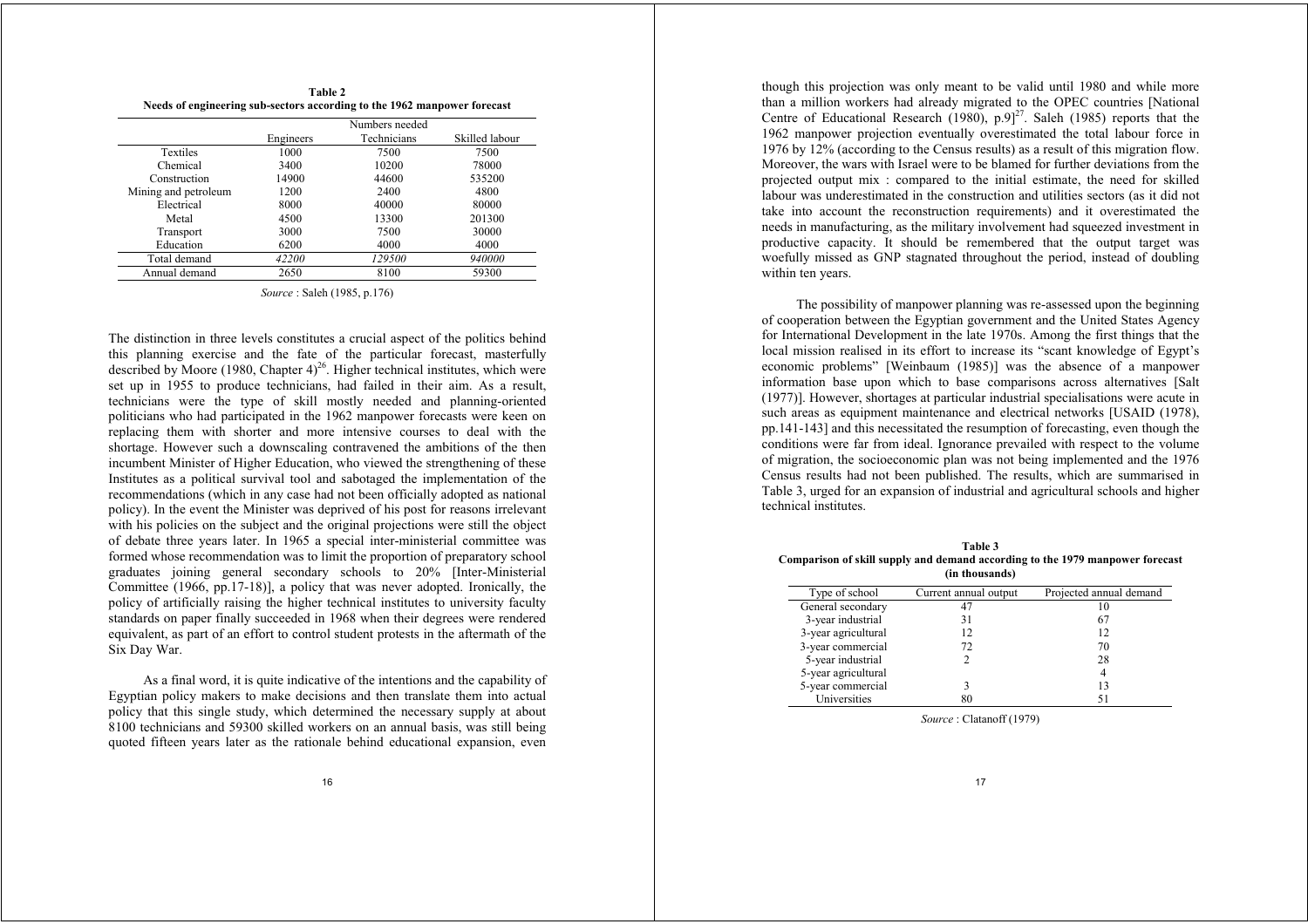However, the call for repeating the study on a biannual basis was not materialised. Ten years later, the National Council of Experts (1990, p.376) was regretting "that no individual or organisation can indicate the real numbers for the training, levels and specialisations demanded at a national level". Further evidence that no progress was achieved during the 1980s is provided by a report from the National Centre for Educational Research (1990a) which listed no attempt to project manpower needs after 1982 despite the large number of authorities involved on paper. The report itself, a study of the specialisations that should be introduced in technical schools, is a clear indication of the confusion of policy makers about the role of planning. Its authors acknowledged that the incompatible methods of previous attempts were a result of changing socioeconomic conditions and unreliable information. However, their approach, which extracted its results on the basis of opinions expressed by public sector company managers and which treated the technical school as a separate entity from the firm, actually applied the same outdated philosophy<sup>28</sup>.

#### **The role of international organisations and foreign donors**

In the late 1970s following the abandonment of Soviet support by Sadat, the policy of economic opening and the peace process initiated at Camp David, the opportunity was provided for a series of development assistance programmes from Western donors related to technical education. Three World Bank projects concentrated on curriculum diversification efforts, technical teacher training and skilled and semiskilled worker education upgrading. In the framework of investment appraisal reports, light was shed on the state of educational planning, and a call for "urgent attention" was voiced, as severe shortages of technicians were discovered on the basis of manpower demands. The annual supply of industrial skilled workers in particular was found to cover only up to 30% of projected demand according to Bank estimates [World Bank (1978)].

The above suggests that the leading international development lending organisation was actually in favour of investments in technical education. It should not be forgotten that the World Bank was actually the largest funding source for such projects until well into the 1980s despite mounting evidence that gross inefficiencies in the implementation were usual. It was a study of the Colombian and Tanzanian diversified secondary education systems that prompted this policy shift [Psacharopoulos and Loxley  $(1985)$ ]<sup>29</sup>.

In general, during the second half of the 1980s, educational research also shifted its focus and, drawing on a wider base of empirical studies, also argued against large-scale technical education systems, especially when they are established at a quick pace [Lauglo and Lillis (1988)]. It should be therefore said in defence of Egyptian policy makers, that their confidence in expanding

vocational education was not in total vacuum but was often drawing on the favourable predisposition of the international organisations themselves. Such beliefs are commonly found in foreign experts reports, such as the 1980 ILO mission, which noted its "approval" for the plans for further expansion of the system incorporated in the 1981 reform [Hansen and Radwan  $(1982)$ , p.267]<sup>30</sup>. UNESCO and its regional Middle East office reports are another apt example of an institution whose prescriptions are used to justify educational policies in  $E$ gypt $31$ .

Another good example of how old convictions continue to determine policies long after the official philosophy has changed is provided by the United States Agency's for International Development attitude toward technical secondary education in the late 1970s. The Agency compiled the first comprehensive report on the state of technical education [USAID (1978)] and contributed the technical expertise for the second major manpower forecast ever to be attempted in Egypt, which was discussed above. In 1979 a joint Egyptian-American committee submitted a report on the reform of basic education, dedicating a separate chapter to technical education. This report, in common with the suggestions of the manpower report, advocated an expansion of the system of secondary technical education. This suggests a striking absence of interface between researchers and administrators within institutions themselves, as there appears to be incomplete translation of policy principles into operational guidelines. While the USAID philosophy on technical education in 1982 was stressing the need to decentralise and rely on employers [King (1991)], at the same time the agency's representatives in Egypt were consenting to the expansion of a system that was organised along diametrically opposite lines. The main argument of the consultants' report was that despite the weaknesses of the educational system, it was preferable to seek solutions through it, because individuals would only be able to adjust to changing economic conditions with delay and had to be protected. This was a view of the world that ran contrary to the assumptions that underlie the liberalisation policies espoused by USAID.

# **BUREAUCRATS NO LONGER IN BUSINESS : NEW CHALLENGES, OLD PRACTICES ?**

The Minister of Education begged for answers in a recent exposition of his policy on technical education at a conference of the Society of Engineers: "I have always been saying that in Egypt we suffer in the field of technical education and this issue is indisputable. Let's have a look around together, anywhere you like, for example let us have a look at the surrounding buildings where we can see the Egyptian trademark of which we are all aware, a leaking sewage on the facade, clear evidence of the real crisis of technical education. I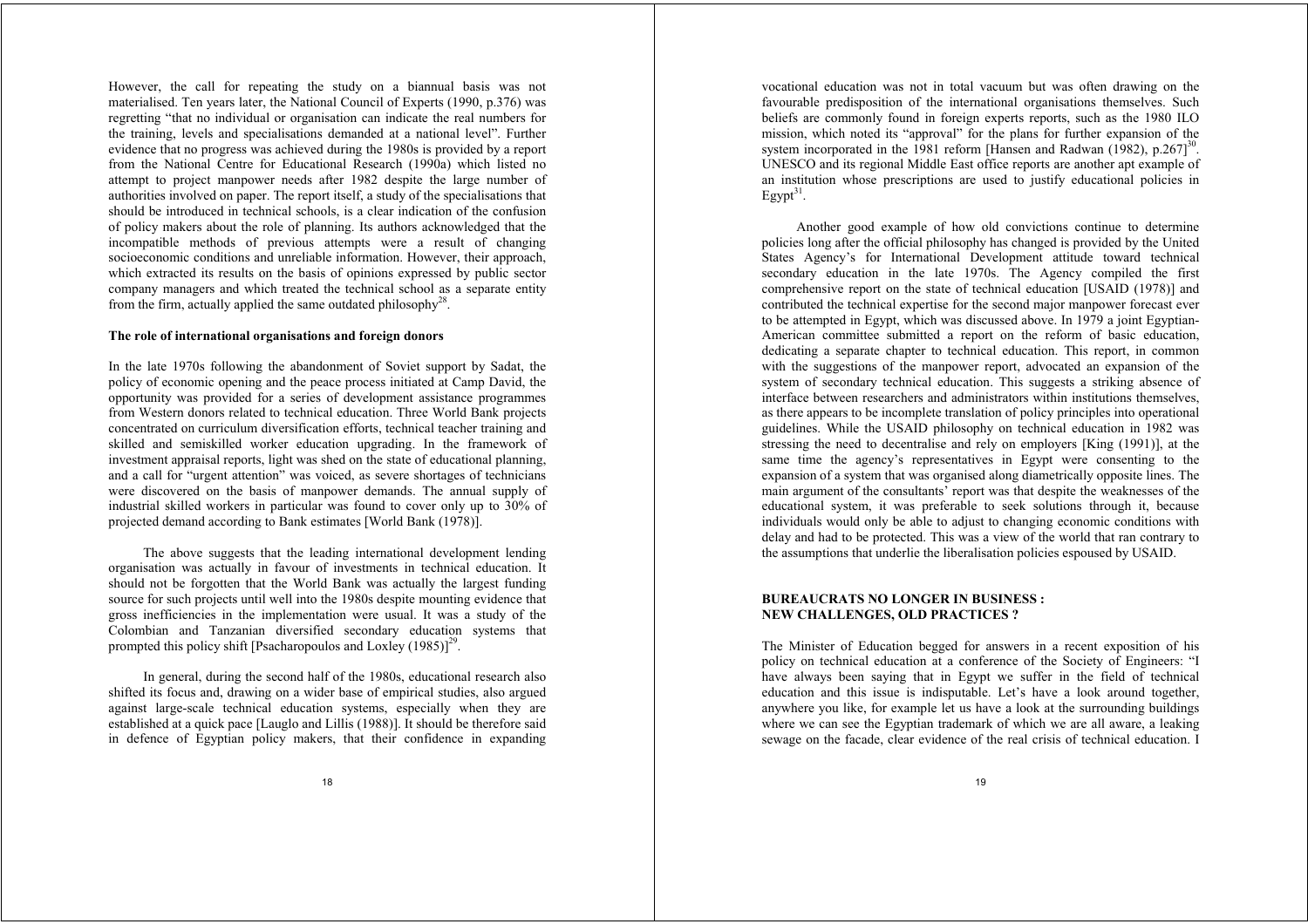have not seen this thing in any developed country, however it is ever present in Egypt. Is it only related to technical education ? Or is it in our deep rooted nature, our fatalism, lack of effort, and neglect ? Or is it all these together affecting in various ways our education, including technical education ?" [Baha' el-Din (1995)]

In fact throughout the whole speech, he provides no answers as to what can be done to save the existing set of schools and confines the discussion to the new initiatives, in particular the Mubarak-Kohl project. This is an exception to the dominant international trend of withdrawing funding from explicit technical education projects. It also represents the latest initiative of the Egyptian government, undertaken in collaboration with the German Organisation for Technical Co-operation (GTZ). It is noteworthy that GTZ had refrained in the past from exporting the German model of apprenticeships (known as the dual system and praised by OECD countries) to partner countries, including Egypt, relying instead on traditional technical education institutions [King (1991)]. However, following the overall re-assessment of German development policy on education in 1989, an agreement was signed in 1991 to establish a unit within the Egyptian Ministry of Education. The new system aims to provide the opportunity for students to work in workshops of firms. This is not very different from the PVTD apprenticeships at first sight, except that participating firms are private and the quality of the schools higher. Most of these schools are located in the burgeoning new industrial cities surrounding Cairo and have been accompanied with special agreements with the local investors associations. This is a significant departure from previous government practices, although there is always the concern that entrepreneurs join for reasons of prestige rather than any special commitment to personnel upgrading $32$ . The first students graduated in 1998. In the final stage, the project aims to transform up to 25 existing schools and provide a total of 40,000 graduates every year.

Thus, it seems that John Waterbury's observations concerning higher education more than fifteen years ago are also pertinent to current educational policy in the field of technical secondary schools. "There is a tendency to let the crisis worsen because, it is felt, whatever its dimensions it is no longer susceptible to reform. The standard tactic is then to seek a solution outside the afflicted institutions" (1983, pp. 240-241) $33$ .

The institution of industrial secondary education was afflicted because the links between public enterprises and schools were never close, with the exception of those schools set up by some of the biggest of these firms and organisations. One policy option could have been to concentrate efforts in reestablishing feedback mechanisms between the two institutions. However, that was simply unrealistic. Over the last ten years the role of the state as an

economic agent has started to diminish. One of the manifestations of the public sector's retreat from the economic sphere is the reduction of its share in total investment from 44% in 1988 to 27% in 1997. Moreover, the decline of the role of public manufacturing enterprises through the privatisation process also annuls the role of a centralised education system. Whereas industrial school students benefited from their appointment upon graduation to a technician's job in public sector firms during the 1970s, formal links have ceased to exist for current graduates. A second policy option could therefore have been to make a conscious effort to adjust to the needs of the private sector by consulting them for the updating of curriculum. However, with the exception of the limited involvement of the investors' associations in the new industrial cities, the institutional capacity was simply not there. In the face of all that, the third option would have been to consider reductions in the number of enrolments. As the links between education and production were increasingly harder to discern, it becomes even more questionable why this massive expansion of enrolments in industrial secondary schools since the 1980s should have ever taken place.

It must be quite clear by now that with respect to the expansion of secondary education it is safe to assume that the particular expansion pattern had little to do with any conscious planning activity to which the government decided to stick faithfully. On the contrary, this expansion should be related to a conscious attempt by the government to deal with the Pandora's box that they opened in the 1950s with the premature expansion of university education. This view is shared also by Egyptian observers [see Gamal el-Din (1986)]. The size of the technical secondary system was largely the result of the screening process for tertiary education. As technical school graduates cannot enter university, the explicit division of upper secondary education into general and technical schools has essentially served the purpose of taking the pressure off the exams at the end of the general secondary cycle by providing an early sorting. These exams have been a loaded social issue and have generated a parallel education system of cram lessons, which had deleterious impact on educational quality $34$ .

The policy that was followed can be summed up in an effort to achieve a single administrative target and has neglected the essence of the educational practice, the transmission of development-related skills. "The specialists in the field of education … overflow the market of intellect with laudatory speeches and panegyrics in exaltation of the issue of technical education … More students now join the public institutions of technical education than those of general education … Can these indicators fill us with confidence with respect to this education ?" ['Ali (1996), p.210]. The 1962 National Charter warned that "administration commits a grievous error if it imagines its huge machinery to be an end in itself". Korayem et. al. (1985, p.98) argue that educational policy can only be understood in the light of history and ideology. "In Egypt, as elsewhere,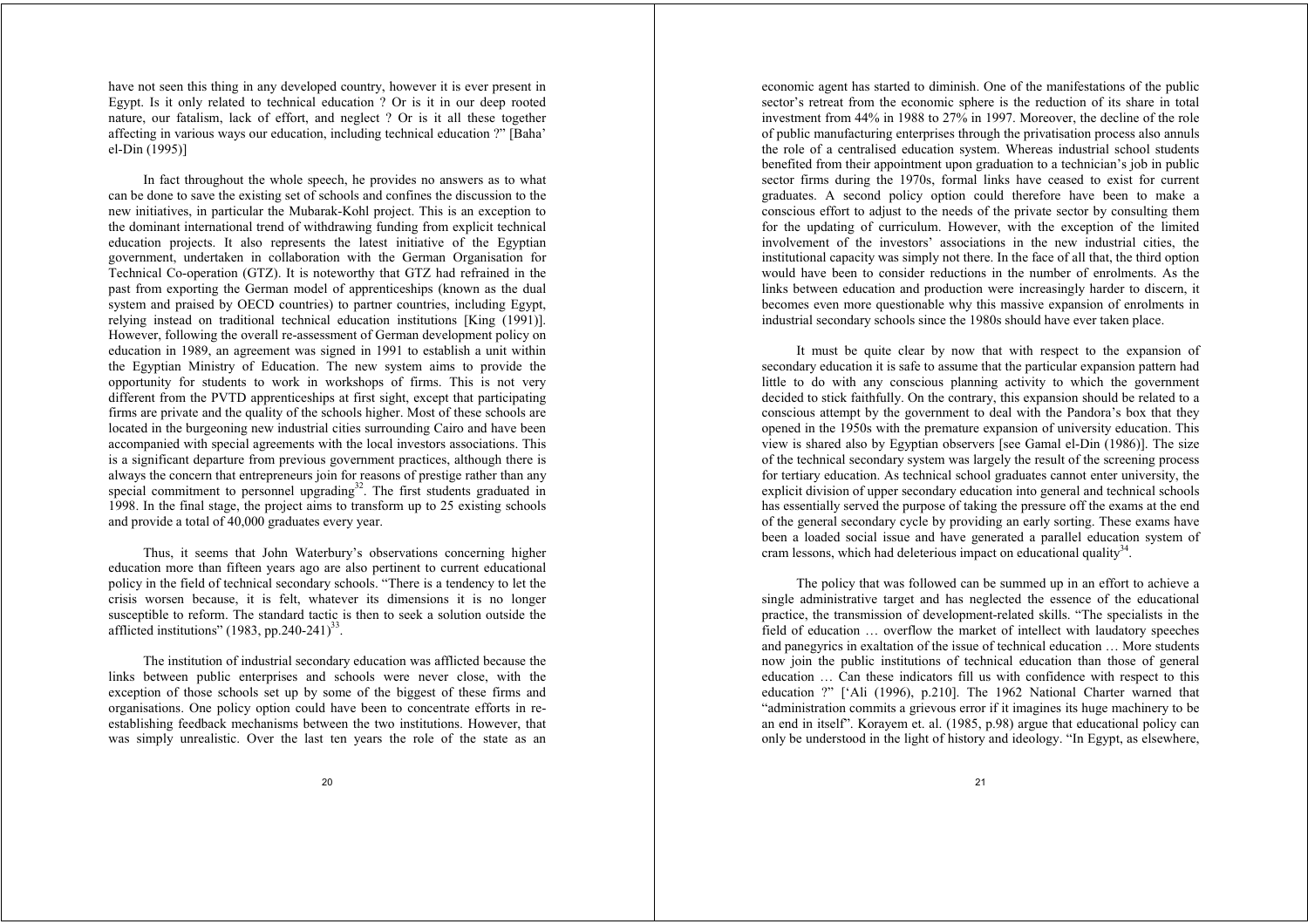reversing the forces of history and ideology requires an equally formidable force because the overriding conditions of underdevelopment reduce the range of options and leave little room for manoeuvre." Indeed, hard choices face policy makers who have to decide about which segments of the population will be excluded from the educational process. However, in Egypt the form of exclusion chosen was a very costly one in that not only did it divert resources from improving access and educational standards in compulsory education, but it also created a generation of educated people with high expectations but inadequate means to fulfil them<sup>35</sup>. The discussion of technical education policy has shown another episode in the "growing imbalance between men and things" [Ajami (1992), p.7], the lost opportunities and the resulting social exclusions.

Manos Antoninis St Antony's College and Centre for the Study of African Economies, University of Oxford, UK

## **Endnotes**

 $<sup>1</sup>$  See, for example, Beinin (1989), Bianchi (1989), Goldberg (1992), and Posusney (1997).</sup> <sup>2</sup> Oil production, Suez Canal tolls and migrants' remittances have been an increasing source of income growth in recent decades. Tourism revenues, despite the fact that they have been assisted by significant investments, may also be considered as attempts to extract the rents of the country's rich heritage. See the extensive discussion in Hansen (1992).

<sup>3</sup> It should be stressed that comparisons across educational systems are not always illuminating because of differences in classification methods. Some systems may have a strong vocational bias in their general secondary curricula, but not to the extent that they would be characterised as technical under the typology applied by UNESCO. There may be countries applying technical tracks in the lower secondary level, which may hide the fact that other countries, such as Egypt, focus on technical education in the upper secondary level. However, on average, it suffices to say that Egypt has relied more than most countries on technical education as a means of achieving its development goals.

 $4$  Abdel-Mesih (1987) found that 26% of the students in the industrial school he surveyed belonged in this category. Evidence on the widespread use of private tuition even in technical secondary education is provided by Salib (1998) who found that practically every student in the Cairene school he surveyed resorted to tutorials in their final year.

<sup>5</sup> This link was particularly strong in the case of female commercial secondary school graduates.

 $\delta$  In all, 15 institutions are active in the field, according to the report by the Ministry of Manpower and Employment (1994). Conflicting interests have often been mentioned as a source of friction that opposes the unification and rationalisation of the system. The vocational training centres of the Productivity and Vocational Training Department (PVTD) of the Ministry of Industry were set up in 1958 and grant certificates of an equivalent status to those of industrial secondary schools. This is also known as the apprenticeship system, because of the emphasis given on practical experience as a central element of the study, at the recommendation of the ILO which instigated their establishment [al-Arabi (1961, 1965)]. A functional apprenticeship system also exists in factories under the jurisdiction of the Ministry of Military Production, yet their status is not equivalent to that of secondary technical education. The Ministry of Housing and Reconstruction runs its own programmes of specialised training, while individual public authorities are responsible for training formally their own labour force, apart from their involvement in Ministry of Education schools.  $<sup>7</sup>$  Abdel-Haleem (1988) reports data from the Ministry of Education showing that at the time</sup> the expansion was being decided upon, the shortage of industrial school teachers for theoretical subjects was above 20%.

<sup>8</sup> The study also suggested the superiority, at the time, of vocational training centres under the jurisdiction of the Ministry of Industry over the industrial secondary schools because of their attachment to the needs of industry. This view was also held by an evaluation of a PVTD centre in Alexandria, which concluded that "the industrial apprentice is well trained on the vocation he is fit for, inside the locality or place of production" [Gaber (1981)]. 9 An important aspect of this failure should be traced back to the teaching and evaluation methods that rely on rote memorisation. Hargreaves (1997) notes the absence of interrelated concepts within subjects in the curriculum, as a factor hampering learning. It has been an old criticism that the educational philosophy leaves the graduate like "a horse in blinkers" [Kerr (1965, p.181)]. The record of both language and mathematical skill retention in primary education has been very low [Hanushek and Lavy (1994) on the basis of a 1980 survey] and has deteriorated further during the 1980s according to a UNICEF study [Fergany (1994)].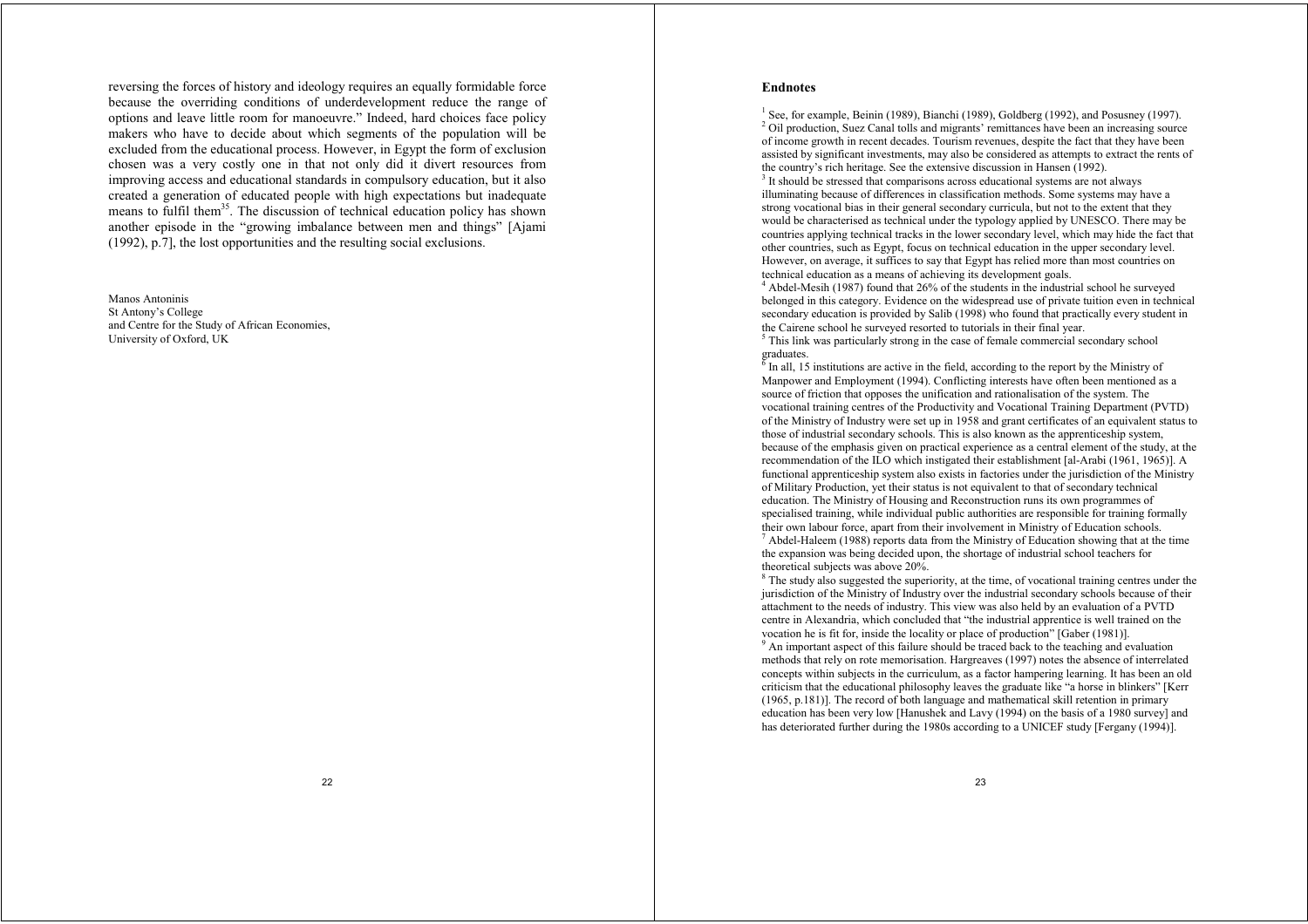<sup>10</sup> The last cohort to be offered posts, with a delay of about eleven years, was that of the 1984 graduates [see the monthly magazine of the Ministry of Labour, *al-'amal*, Issue 389, October 1995, pp.12-13].

<sup>11</sup> It suffices to say that even the Census is not a reliable reference point. For example, the estimated male-female ratio of resident Egyptians is always above one, despite the fact that men constitute the vast majority of the sizable migrant population.

<sup>12</sup> See also Industry and Economic Consultants (1996) for the results of a household survey on behalf the Social Fund for Development.

 $13$  Note that the educational classification used by the Central Agency for Public Mobilisation and Statistics does not distinguish between technical and general secondary school graduates. However, as shown in the introduction, the latter groups are but a fraction of the group of all secondary school graduates.

<sup>14</sup> According to Fergany (1995) this trend of increasingly attributing the unemployment problem to the inexperienced and relatively educated during the 1990s may be a result of biases in the survey procedure. A special round of the LFSS, which was undertaken in October 1988 and serves as a useful benchmark for longer term aspects of the labour force [such as the activity rate ; see Fergany (1991)], estimated the share of those with secondary and tertiary education certificates among the unemployed at 57%, a considerable difference when compared to the estimates portrayed in Figure 7, which exceed 90%, if university educated unemployed are added. This can be traced back to the relatively strict unemployment criterion of zero hours of economic activity during the reference week of the LFSS, which does not capture the underemployment of the lesser educated. In general, it is hard to make sense of an unemployment index, which is close to zero for these workers and up to 25% for secondary education graduates.

 $15$ <sup>15</sup> This is a general problem facing economic research in Egypt and detailed microeconomic labour market studies are rare. There have been more opportunities to study rural labour markets. The two prominent examples are the papers by Hansen (1969) and Mabro (1967), who suggested that seasonal fluctuations in agricultural wages argued against the use of Egypt as an example of an archetypal labour surplus economy. Adams (1986) and Commander (1987) have also provided survey-based insights into agricultural labour pay.

<sup>16</sup> Moreover, private sector firms report only the basic salaries paid, and not the various allowances and bonuses of the pay structure, to minimise their social security contributions.

 $17$  In October 1998, a special survey designed to be comparable to the October 1988 LFSS and using a similar sample and questionnaire design, was carried out by the newly established Economic Research Forum in cooperation with the Central Agency for Public Mobilisation and Statistics. Assaad (2000) presents a valuable preliminary overview of the changes in the main labour market aggregates in the period 1988-1998 on the basis of these new data.

<sup>18</sup> The Egyptian law takes a very restrictive attitude with respect to granting authorisation to researchers to use statistical material collected by national authorities.

<sup>19</sup> Secondary employment among civil servants was estimated at only  $10\%$ , a figure that is unrealistic by all accounts. For more than simply anecdotal evidence see the overwhelming findings from the urban quarter surveyed exhaustively by Singerman (1995, Chapter 4), which raise the respective figure to over 70%. If, as is believed, such parallel employment opportunities provide the main source of income for most households, then statistical analyses of rates of return to education, which rely on reported public sector salaries, are both theoretically unsound and empirically misleading.

<sup>20</sup> Shenouda (1972, Chapter  $\overline{7}$ ) describes the limited effect of technical education reforms in the first independence period.

<sup>21</sup> The translation of the text of the National Charter text is from Rejwan (1973, pp. 254-255).

<sup>22</sup> Another way to increase the attraction of technical education at that time was the establishment of a syndicate for the so-called applied technical professions in 1974 whose members were the graduates of industrial secondary schools. Given that members of professional organisations could only make 20% of workers committees, the creation of the syndicate sought to enhance the prestige of these workers by raising them above the level of ordinary workers. On this issue see the work of Longuenesse (2000).

 $23$  More recently, Bennell (1996) reviewed the entire evidence from such rates of return studies. Failing to establish a universal pattern, he argued that comparisons attempted in the past between the efficiency of general and technical strands of secondary education were flawed, especially because the samples on which comparisons were based were not random. There do exist efficient systems, especially in Latin America, where there is a longer tradition of technical education and industrialisation. Successes and failures can only be explained within their specific contexts and technical education systems cannot be altogether dismissed.  $24$  An exposition of the methods applied at the Institute of National Planning is provided by Fahmy (1997). This textbook was written in the 1960s and in its sixth edition the most recent reference to foreign bibliography is thirty years old.

 $25$  In the particular case, the results of the 1960 Census had not been available.

<sup>26</sup> See also Klat (1960), for a very early critique of the Middle Eastern governments' approach to technical education. The thrust of his criticism concerns the over-ambitiousness of decision makers. Technical education policy already in the 1950s emphasised buildings over teaching materials, training centres over workshops for apprentices, industrial management over extension work in agriculture. Like Moore, he blamed such emphasis on eye-catching projects on the role of political ambition.

 $27$  This is all the more striking given that just a year before, the World Bank had made its own projections in collaboration with the government, within the framework of a series of educational investment loans. There it was calculated that 20800 industrial technicians were needed every year. It was also explicitly stated that this estimate was not taking into account the leakage that could be caused by migration flows [World Bank (1978), p.5].

<sup>28</sup> It must be added here that policy proposals emanating from this research unit are often ignored by the central administration of the Ministry of Education, because of factionalism that has developed out of grievances over pay differentials, as reported by Toronto (1992).

<sup>29</sup> Technical education projects have been funded by the World Bank since then, but they were rather oriented toward training and did not involve the participation of the Ministry of Education.

 $30$  In a similar fashion, an ILO (1975, pp.207-8) plan of action a few years earlier had argued that the "priority given by the Egyptian government to tackling open urban unemployment was correct, including the policy of absorbing university graduates in the public sector". <sup>31</sup> For example, the National Councils of Experts (1990, p.80) refer to the need to follow

UNESCO guidelines for textbook integration across theoretical and applied concepts.  $32$  A World Bank report [Gill (1995)], while not rejecting these principles, foresaw the demise

of the new system unless either the private sector is called upon to increase its contribution or the administration is removed from the labour market-insensitive Ministry of Education.

<sup>33</sup> In other words, "a dual system ... was once again created within Egypt" [Szyliowicz (1973, p.285) referring to higher education in the 1960s].

<sup>34</sup> Another attempt of the Ministry of Education to reduce the number of students who reached the general secondary final exams was the introduction of the so called path adjustment alternative, which allowed failing students to join the second year of a technical secondary school after two years in a general secondary school.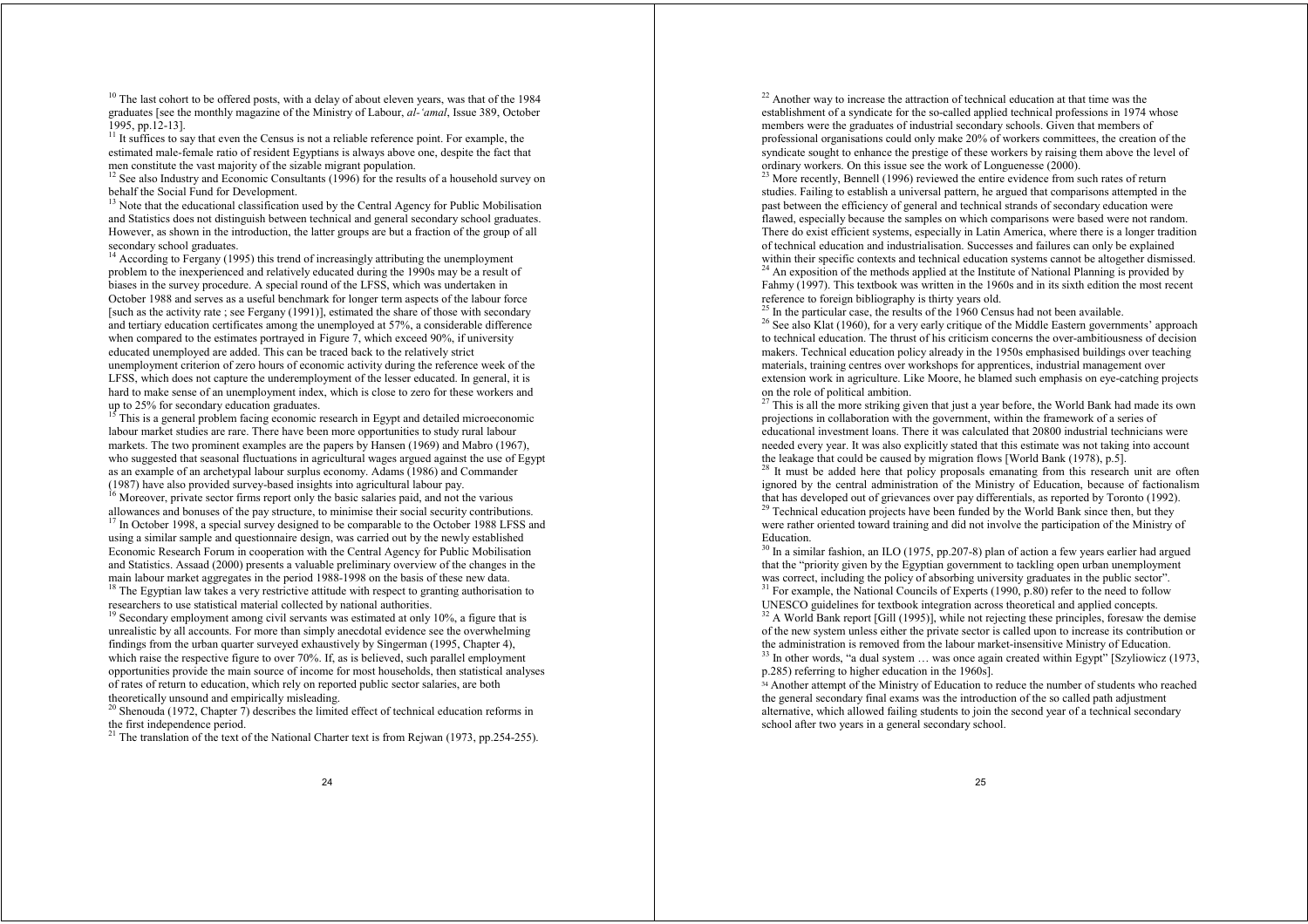<sup>35</sup> See the discussion on the 'political chemistry' of these schools in Richards and Waterbury (1990, p.131)

#### **REFERENCES**

Abdel-Haleem, Sayed Mohamed (1988) *Technical secondary education in Egypt, with special reference to rates of return to investment*, unpublished PhD thesis, University of Southampton

Abdel-Mesih, EM (1987) *Vocational education development in Egypt : an administrative perspective*, unpublished MA thesis, American University in Cairo

Adams, Richard H Jr. (1986) *Development and social change in rural Egypt*, Syracuse University Press

Adams, Richard (1991) *The effects of international remittances on poverty, inequality, and development in rural Egypt*, Research Report 86, International Food Policy Research Institute

Ajami, Fouad (1992) *The Arab predicament : Arab political thought and practice since 1967*, Cambridge University Press

Ali, Sayed Ismail (1996) *Educational policy in Egypt* (Siyasa al-ta'alim fi misr)*,* Cairo : 'Alam al-Kutub

Anker, Richard and Martha Anker (1988) *Improving the measurement of women's participation in the Egyptian labour force : results of a methodological study*, Population and Labour Policies Programme Working Paper 163, World Employment Programme, International Labour Office

al-Arabi, M (1961) A modern apprenticeship scheme in the United Arab Republic, *International Labour Review* 84 (6), pp.478-498

al-Arabi, M (1965) Experience of apprenticeship training in the United Arab Republic, *International Labour Review* 92 (6), pp.490-505

Assaad, Ragui (1997) The effects of public sector hiring and compensation policies on the Egyptian labor market, *World Bank Economic Review* 11, pp.85-118

Assaad, Ragui (2000) *The transformation of the Egyptian labor market in the 1990s : an assessment of the winners and losers in an era of reform*, Paper presented at the First Mediterranean Social and Political and Research Meeting, Florence, March 2000

Ayubi, Nazih N (1991) *The state and public policies in Egypt since Sadat*, Ithaca Press

Baha' el-Din, Hussein Kamal (1995) *The general strategy on technical education in Egypt* (Al-istratijiah al-'amah li al-ta'alim al-fanni fi misr), National Strategy for Development on the Occasion of the 75 Years Jubilee of the Society : Volume Three, Cairo : Egyptian Society of Engineers

al-Bahwash, Said Abdelaziz (1993) *Toward a new philosophy of technical education in Egypt in the face of the challenges of the 21st century* (Nahu falsafah jadida li al-ta'alim al-fanni fi misr li muwajahat tahdiat al-qarn al-hadi wa al-'ashrin), Proceedings of the 13th conference of the Association of Modern Education with the participation of the Faculty of Education of Ain Shams University, Cairo 13-15/7/1993 (on technical education)

Bartsch, Ulrich (1995) Rates of return to investment in education and migration in Egypt, *Al-Mishkat Research Notes* 9, Cairo

Beinin, Joel (1989) Labor, capital, and the state in Nasirist Egypt, 1952-61, *International Journal of Middle East Studies* 21, pp.71-90

Bennell, Paul (1996) General versus vocational secondary education in developing countries : a review of the rates of return evidence, *Journal of Development Studies* 33, pp.230-247

Berger, Morroe (1957) *Bureaucracy and society in Modern Egypt : a study of the higher civil service*, Princeton University Press

Bianchi, Robert (1989) *Unruly corporatism : associational life in twentieth century Egypt*, Oxford University Press

Blaug, Mark (1973) *Education and the employment problem in developing countries*, ILO

Clatanoff, William B Jr (1979) *Manpower projections for planning education and training*, Assisted by Dr M Saleh, M Ismail, N Makari, United States Agency for International Development

Cochran, Judith (1986) *Education in Egypt*, Croom Helm

Commander, Simon (1987) *The state and agricultural development in Egypt since 1973*, Ithaca Press for the Overseas Development Institute

Dessouqi, Said (1992) *The role of education in development* (Dawr al-ta'alim fi al-tanmiyah), Proceedings of conference on pre-university education, April 1992, Club of members of the Institute of Education, University of Cairo

Development Decisions International Inc (1985) *Regional study of alternative modes of vocational training : final report, Country study : Egypt*

Fahmy, Mohammed Seif el-Din (1997) *Educational planning : principles, methods and problems* (Al-takhtit al-ta'alimi, ususuhu wa asalibuhu wa mushkilatuhu), 6th edition, Cairo : Anglo-Egyptian Bookshop

Fergany, Nader (1991) *Overview and general features of employment in the domestic economy : final report*, CAPMAS Labour Information System Project, Cairo

Fergany, Nader (1994) Survey of access to primary education and acquisition of basic literacy skills in three governorates in Egypt, Cairo : UNICEF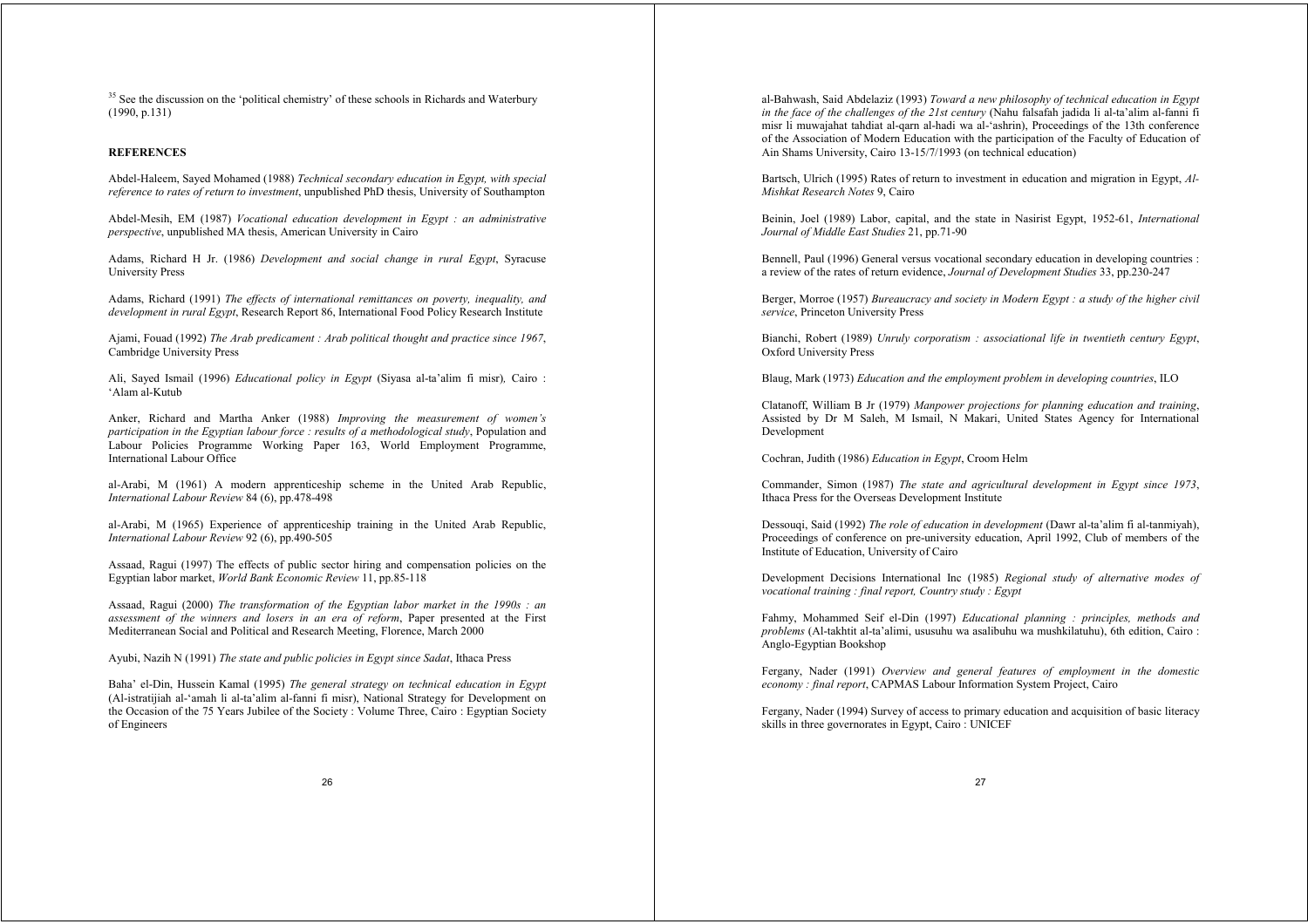Fergany, Nader (1995) *Strategic issues of education and employment in Egypt*, Al-Mishkat Centre for Research and Training, *mimeo*, Cairo

Foster, Philip (1965) The vocational school fallacy in development planning, in : C Anderson and MJ Bowman (eds.) *Education and economic development*, Aldine

Gaber, Samia M (1981) *Graduates (apprenticeship technicians) of vocational training centres in Egypt*, Conference of evaluation of vocational training centres in Egypt, Konrad Adenauer Centre in Cairo and the Faculty of Arts, University of Alexandria,

Gamal el-Din, Nadia (1986) Dialogue on the issue of technical education (Hiwar hawal qidaya al-ta'alim al-fanni), *Dirasat Tarbawia* (Educational Studies), June, pp.73-93

al-Ghannam, Ahmed Mohammed (1971) *Education in the Arab region viewed from the 1970 Marrakesh Conference*, UNESCO

al-Ghannam, Ahmed Mohammed (1985) Technical education, in : *General social survey of the Egyptian society : Education 1952-1980* (Al-mash al-ijtima'i al-shamil al-mujtama' almisri), Cairo : National Centre of Sociological and Criminological Research

al-Ghannam, Ahmed Mohammed (1993) *Study of administration requirements of industrial and agricultural secondary schools*, Paper presented at the 13th conference of the Association of Modern Education, Faculty of Education of Ain Shams University, Cairo (in Arabic)

Gill, Indermit (1995) Meeting private sector skill demands, in : Arab Republic of Egypt, *Economic policies for private sector development*, Volume 2 : Background analysis, The World Bank : EGT-14067

Goldberg, Ellis (1992) The foundations of state-labor relations in contemporary Egypt, *Comparative Politics* 24, pp.147-161

Hansen, Bent (1969) Employment and wages in rural Egypt, *American Economic Review* 59(3), pp.298-313

Hansen, Bent (1992) *The political economy of poverty, equity, and growth : Egypt and Turkey*, Oxford University Press for the World Bank

Hansen, Bent and Samir Radwan (1982) *Employment opportunities and equity in a changing economy, Egypt in the 1980s : a labour market approach*, International Labour Office

Hanushek, Eric and Victor Lavy (1994) *School quality, achievement bias, and dropout behaviour in Egypt*, Living Standards Measurement Study Working Paper 107, The World Bank

Hargreaves, Eleanore (1997) The diploma disease in Egypt : teaching and the monster of the secondary leaving certificate, *Assessment in education : principles, policy and practice* 4 (1), pp.161-176

Hyde, Georgie (1978) *Education in modern Egypt : ideals and realities*, Routledge and Kegan Paul

Industrial Training Service Ltd (1985a) *The three year technical education system in the Arab Republic of Egypt*

Industrial Training Service Ltd (1985b) *The vocational training system of the Productivity and Vocational Training Department of the Ministry of Industry in the Arab Republic of Egypt*

Industry and Economic Consultants (1996) *Study of the results of the Priorities Survey in 1993 : final report* (Dirasah nata`ij masah al-wuluiyat 'an 'am 1993, al-taqrir al-niha`i), Cairo: Al-Mustshariyun li al-Sina'ah wa al-Iqtisad

Inter-ministerial Committee (1966) *Report of the Inter-ministerial Committee on Manpower about educational policy* (Taqrir lajnah al-wizariah li al-quwah al-'amilah 'an siyasah alta'alim), Cairo

International Labour Office (1975) *Manpower and employment in Arab countries : some critical issues*, Selected papers and reports of the ILO/ECWA seminar on manpower and employment planning in Arab Countries, May 1975, Beirut

el-Issawy, Ibrahim H (1983) *Labour force, employment and unemployment*, The technical papers of the ILO/UNDP comprehensive employment strategy mission to Egypt, No.4

Kerr, Malcolm (1965) Egypt, in : James S Coleman (ed.) *Education and political development*, Princeton University Press

King, Kenneth (1991) *Aid and education in the developing world : the role of the donor agencies in educational analysis*, Longman

Klat PJ (1960) Economics and manpower planning, *Middle East Economic Papers*, pp.55-64

Korayem, Karima, Abdel-Aziz el-Koussy, Mohy Khairy Harby and Mauricio Leonor (1985) Egypt, in : MD Leonor (ed.) *Unemployment, schooling and training in developing countries : Tanzania, Egypt, The Philippines and Indonesia*, International Labour Office/World Employment Programme, Croom Helm

Langeoire, JF (1984) *A study of industrial training in Egypt : a report on agricultural machinery repair and maintenance*, International Labour Office and Ministry of Industry, Productivity and Vocational Training Department

Lauglo, Jon and Kevin Lillis (eds.) (1988) *Vocationalising education*, Pergamon Press : Comparative and International Education Series, 6

Longuenesse, Elisabeth (2000) *The syndicate of "applied technical professions" in Egypt : towards a neo-liberal corporatism*, Paper presented at the First Mediterranean Social and Political and Research Meeting, Florence, March 2000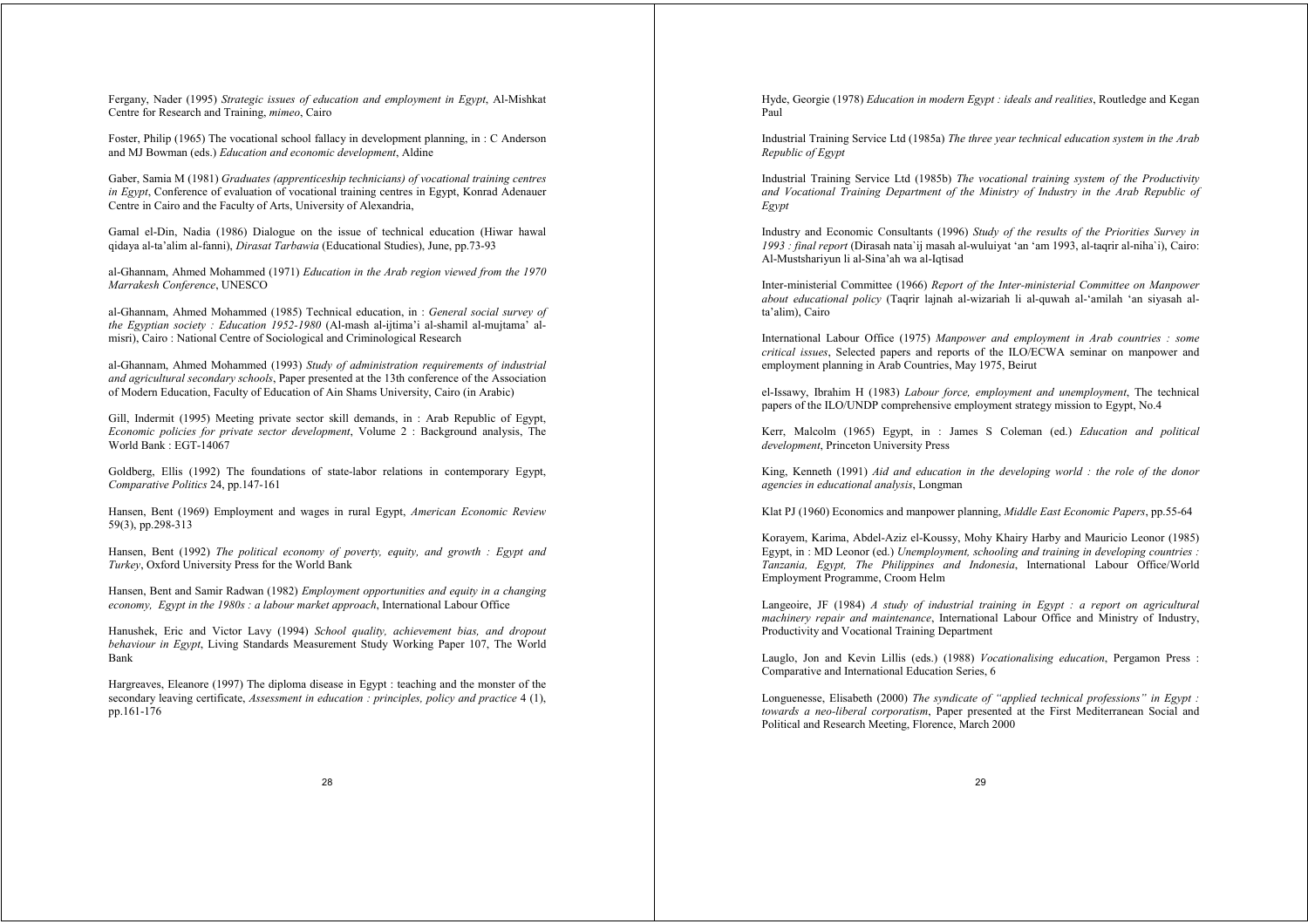Mabro, Robert (1967) Industrial growth and agricultural underemployment and the Lewis model : the Egyptian case, *Journal of Development Studies* 4

Metwalli, Fouad Bassiouni (1989) *Technical education : its history, legislation, reforms and future, Analytic study on the history of technical education from the beginning of the 19th century to the end of the twentieth century* (Al-ta'alim al-fanni, tarikhuhu, tashri'at, islahat, mustaqbaluhu), Alexandria : Dar al-Ma'arifa al-Gama'ia

Middleton, John, Arvil van Adams and Adrian Ziderman (1993) *Skills for productivity : vocational education and training in developing countries*, Oxford University Press

Ministry of Education (1997) *Pre-university education statistics* (Ihsa'at al-ta'alim qabl aljama'i), Cairo

Ministry of Manpower and Employment (1994) *Guide to centres of vocational training in the Arab Republic of Egypt* (Dalil marakiz al-tadrib al-mihni fi jumhuriah misr al-'arabiya), Cairo

Ministry of Planning (1991) *Statistical study on the development of pre-university education in Egypt in thirty years (during the period 1959/60 to 1988/89)*, Central Directorate of Information and Documentation, General Directorate of Statistics, Statistical Studies Series 6, Cairo

Moore, Clement Henry (1980) *Images of development : Egyptian engineers in search of industry*, MIT Press

Morsi, Mohammed Mounir and Abd el-Fani el-Nouri (1977) Educational planning and economics (Takhtit al-ta'alim wa iqtisadiatuhu), Cairo : Dar al-Nahdah al-'Arabiyah

National Centre for Educational Research (1980) *Developing and innovating education in Egypt : policy, plans and implementation programs*, Cairo

National Centre for Educational Research (1990a) *Development of technical secondary education in response to labour market requirements for modern occupations : survey study* (Tatawir al-ta'alim al-thanawi al-fanni li al-wafa` bi mutatalabat suq al-'amal min al-mahan al-mustahdatha), Department of Studies for Educational Planning, Cairo

National Centre for Educational Research (1990b) *Reform of educational system in Egypt*, mimeo, Cairo

National Councils of Experts (1980a) *Technical education and its role in the preparation of the labour force* (Al-ta'alim al-fanni wa dawratuhu fi i'dad al-quwa al-'amilah), Egypt Toward 2000 No.9, Presidency of the Republic

National Councils of Experts (1980b) *Educational policy : principles, studies and recommendations* (Siyasah al-ta'alim, mabadi` wa dirasat wa tawsiyat), Egypt Toward 2000 No.12 Presidency of the Republic

National Councils of Experts (1990) *Compendium of the National Councils of Experts 1974- 1989, Volume 6* (Mausu'ah al-majalis al-qawmiyah al-mutakhasisah, al-mujallad al-sadis), National Council on Education, Scientific Research and Manpower, Presidency of the Republic

Pissarides, Christopher (1993) *Labour markets in the Middle East and North Africa*, MENA Discussion Paper Series 5, The World Bank

Posusney, Marsha Pripstein (1997) *Labor and the state in Egypt : workers, unions and economic restructuring*, Columbia University Press

Psacharopoulos, George and William Loxley (1985) *Curriculum diversification in Colombia and Tanzania : an evaluation*, Johns Hopkins University Press

al-Qusi, Ahmed Fuad (1986) *Technical education and the needs of development* (Al-ta'alim al-fanni wa ihtiajat al-tanmiyah), Conference on technical education organised by the Egyptian Society of Engineers, October 1986, Cairo

Rejwan, Nissim (1973) *Nasserist ideology : its exponents and critics*, Halsted Press

Richards, Alan and John Waterbury (1990) *A political economy of the Middle East : state, class and economic development*, Westview Press

Said, Ahmed Ibrahim Ahmed (1982) *Planning of industrial education in Egypt : evaluative study* (Al-takhtit al-tarbawi li al-ta'alim al-sina'i fi misr, dirasah taqwimiyah), PhD thesis, Faculty of Education, University of Mansoura

Saleh, Mamdouh (1985) Retrospective evaluation of forecasting methods for qualifiedmanpower needs for Egypt, in : R Vesituluta Youdi and K Hinchliffe (eds.) *Forecasting skilled-manpower needs : the experience of eleven countries*, UNESCO International Institute for Educational Planning

Salib, Magdi Maher Masiha (1998) Private lessons and their relation to various observed and unobserved variables in industrial technical secondary education (Al-durus al-khususiah wa 'alaqatuha bi ba'd al-mutaghairat al-mu'arifiah wa ghair al-mu'arifiah lada tulab al-ta'alim althanawi al-fanni al-sina'i), *al-Tarbia wa al-Ta'alim* (Pedagogy and Education), January, pp. 132-142

Salt, Allan F (1977) *An assessment of Egyptian manpower planning and information programmes relevant to technical education and vocational training*, A report prepared for the Advisory Council on Technical Education and Manpower Development (Ministry of Education) under the auspices of the United States Agency for International Development

Shenouda, Emil Fahmy Hana (1972) *History of industrial education until to the revolution of July 23rd, 1952* (Tarikh al-ta'alim al-sina'i hata thawrat 23 yuliu 1952)

Singerman, Diane (1995) *Avenues of participation : family, politics, and networks in urban quarters of Cairo*, Princeton University Press

Szyliowicz, Joseph S (1973) *Education and modernization in the Middle East*, Cornell University Press